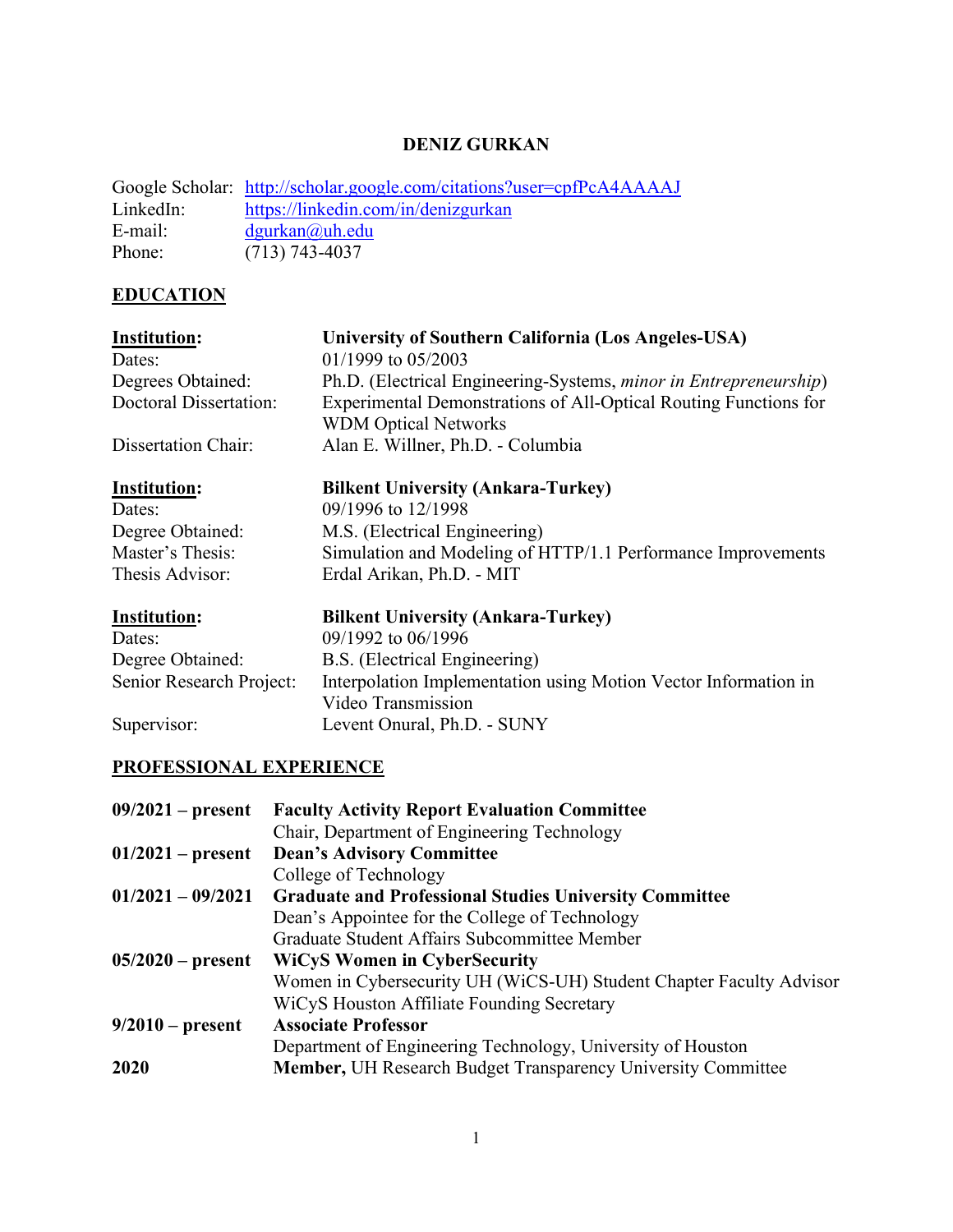*professional experience cont.*

| 2020                | Member, UH Institute for Resilient Infrastructure and Smart Cities Planning<br>Committee                               |
|---------------------|------------------------------------------------------------------------------------------------------------------------|
| 2020 Spring         | <b>Member, Chair Search Committee</b>                                                                                  |
|                     | Department of Engineering Technology, University of Houston                                                            |
| $2015$ – present    | <b>Joint Appointment in Computer Science</b>                                                                           |
|                     | University of Houston                                                                                                  |
| $2017 - 2020$       | <b>Chair, Graduate Academic Programs (MS-ET)</b>                                                                       |
| $2006 - 2015$       | Department of Engineering Technology, University of Houston<br><b>Graduate Advisor, Network Communications (MS-ET)</b> |
|                     | Department of Engineering Technology, University of Houston                                                            |
|                     | <b>Member, Dean Search Committee</b>                                                                                   |
| 2017 Spring         | College of Technology, University of Houston                                                                           |
| $2014 - 2015$       | <b>Member, Faculty Senate</b>                                                                                          |
|                     | Member of the Graduate and Professional Studies Committee                                                              |
| $2014 - 2015$       | <b>Chair, Graduate Program Evaluation Committee</b>                                                                    |
|                     | Faculty Senate, GPSC subcommittee, University of Houston                                                               |
| $2014$ – present    | <b>Member, SETG Technical Advisory Group</b>                                                                           |
|                     | Representing University of Houston in Southeast Texas GigaPop (100 Gbps                                                |
|                     | to Internet2 through Two NSF CC-NIE grant awards)                                                                      |
| 2014 Spring         | <b>Member, Faculty Search Committee</b>                                                                                |
|                     | Department of Information Logistics Technology,                                                                        |
|                     | Information Systems Security, University of Houston                                                                    |
| $2004 - 8/2010$     | <b>Assistant Professor</b>                                                                                             |
|                     | Department of Engineering Technology, University of Houston                                                            |
| $2012 - 2016$       | <b>Member, LEARN Technical Advisory Group</b>                                                                          |
|                     | Representing University of Houston in Lonestar Education and Research                                                  |
|                     | Network of Texas                                                                                                       |
| $2012 - 2016$       | Co-Chair (together with Dan Schmiedt), Internet2 Software-Defined                                                      |
|                     | <b>Networking Workgroup</b>                                                                                            |
|                     | Nationwide research testbed organization                                                                               |
| $2012 - 2015$       | Member, Graduate Professional Studies Council                                                                          |
|                     | University of Houston                                                                                                  |
| 2012 Spring         | <b>Member, Faculty Search Committee</b>                                                                                |
|                     | Department of Engineering Technology, University of Houston                                                            |
| $2011 - 2013$       | <b>Chair, Graduate Academic Committee</b>                                                                              |
|                     | College of Technology, University of Houston                                                                           |
| $2006 - 2014$       | <b>Member, Graduate Academic Committee</b>                                                                             |
|                     | College of Technology, University of Houston                                                                           |
| $2006 - 2014$       | <b>Coordinator, Graduate Academic Program (Master of Technology)</b>                                                   |
|                     | Department of Engineering Technology, University of Houston                                                            |
| $2004 - 2005$       | <b>Member, Equipment and Facilities Committee</b>                                                                      |
|                     | Department of Engineering Technology, University of Houston                                                            |
| $12/2003 - 05/2004$ | <b>Lecturer, Applied Mathematics Graduate Program</b>                                                                  |
|                     | Claremont Graduate University, Claremont, CA                                                                           |
| $12/2003 - 05/2004$ | <b>Researcher, Mathematics Clinic</b>                                                                                  |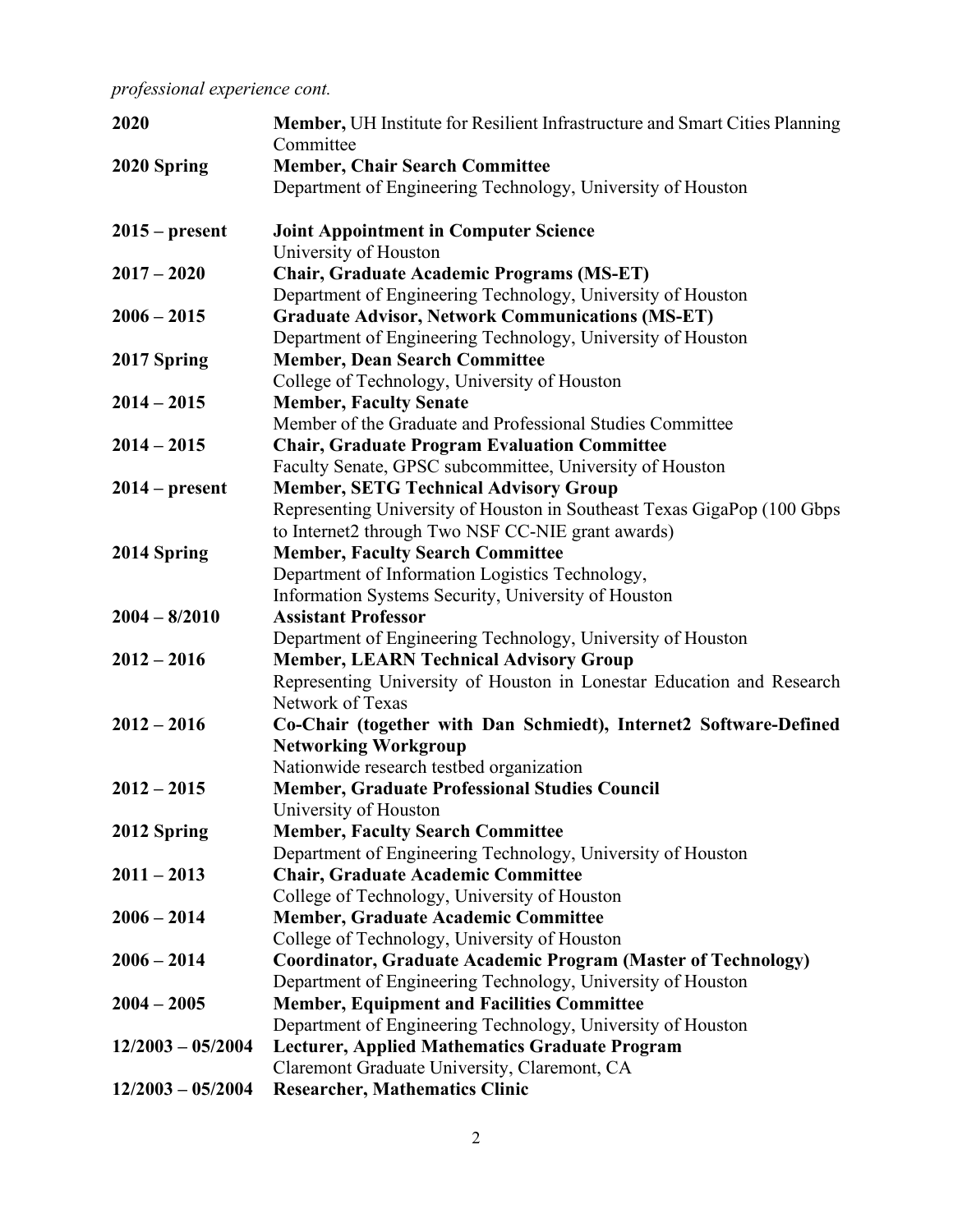#### *professional experience cont.*

|                     | Claremont Graduate University, Claremont, CA                   |
|---------------------|----------------------------------------------------------------|
| $08/2003 - 05/2004$ | <b>Lecturer, Electrical Engineering</b>                        |
|                     | California State University, Long Beach, CA                    |
| $08/2003 - 05/2004$ | <b>Post-Doc Researcher, Computer Networks Division</b>         |
|                     | Information Sciences Institute, Marina Del Rey, CA             |
| $01/1999 - 08/2003$ | <b>Research and Teaching Assistant, Electrical Engineering</b> |
|                     | University of Southern California, Los Angeles, CA             |
| $06/1997 - 12/1998$ | <b>Research and Teaching Assistant, Electrical Engineering</b> |
|                     | Bilkent University, Ankara, Turkey                             |
| $09/1995 - 05/1997$ | <b>Systems Engineer, Electronic Communication Systems</b>      |
|                     | Electronics and Telecommunications, Inc., Ankara, Turkey       |

#### **EDITORIAL/REVIEW EXPERIENCE**

#### **Associate Editor (2009 – 2017)**

*IEEE Transactions on Instrumentation and Measurement*

#### **Invited Reviewer**

Computer and Information Science and Engineering

**Proposal Panel Review**, **National Science Foundation,**  2012, 2013, 2014, 2015, 2016, 2017, 2018, 2019, 2020, 2021.

**Proposal Panel Review, Department of Energy,** 2015, 2016.

#### **Journal Reviewer (intermittent)**

*IEEE Transactions on Network and Service Management, IEEE Transactions on Education, IEEE/OSA Journal of Lightwave Technology, IEEE Photonic Technology Letters, IEEE Journal on Selected Topics in Quantum Electronics, OSA Optics Express, EURASIP Journal on Applied Signal Processing, ICC 2005 Optical Networking*

### **PROFESSIONAL SOCIETY ACTIVITIES**

#### **Infragard Houston Chapter, Member**

#### **ACM - Computer Science Teachers Association, Member**

#### **Conference Technical Program co-Chair**

*International Conference on Communications and Computer Networks, 2021*

#### **Member, Technical Advisory Group of the Southeast GigaPoP (SETG) of Houston**

Metro network serving the Texas Medical Center, Baylor College of Medicine, Rice University, Houston Community College, University of Houston and others in Houston metro area. The fiber backbone is the Research and Education Network of Houston (RENoH).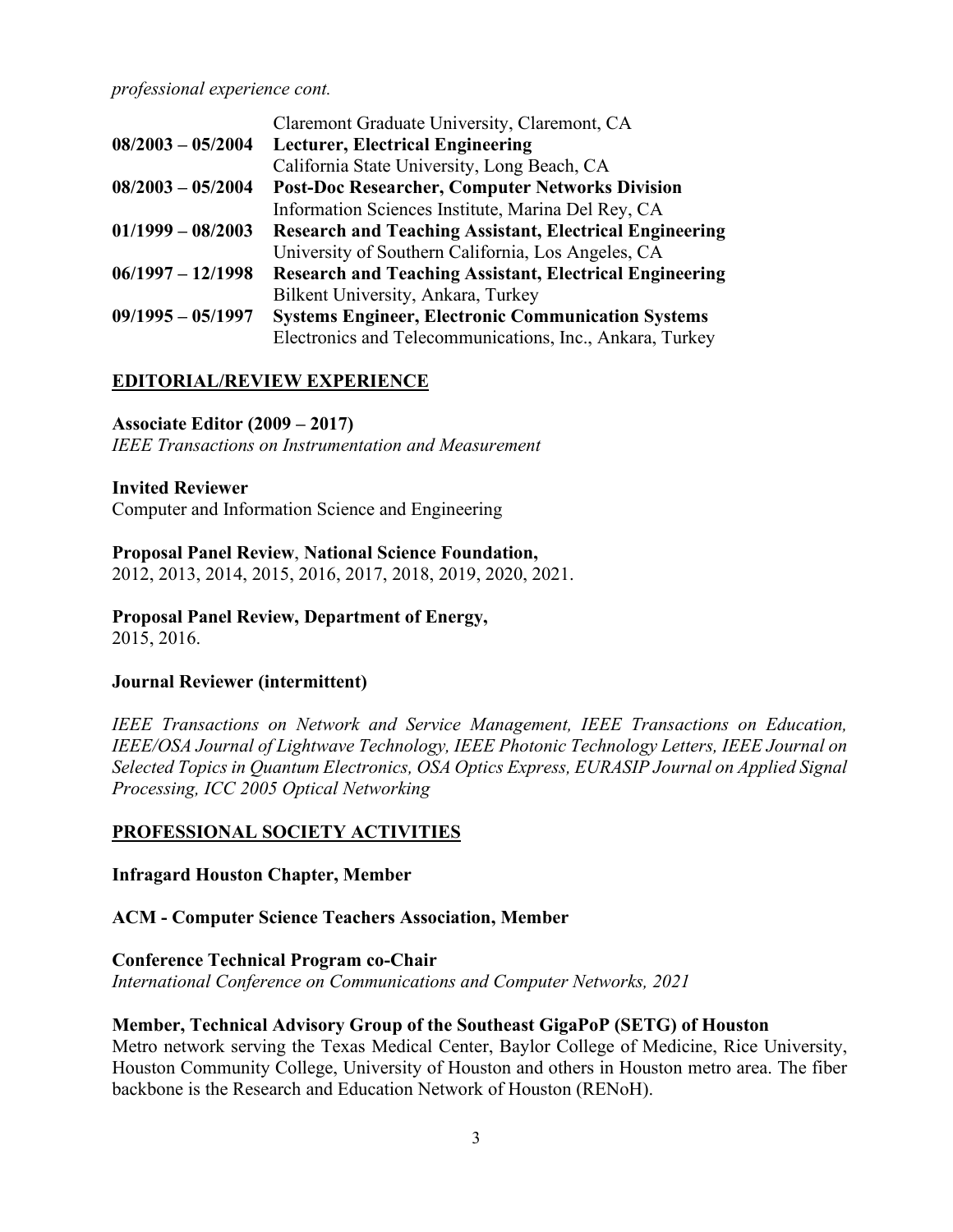### **Conference Chair**

*GENI Engineering Conference (GEC15), October 22-25, 2012 Houston IEEE Sensor Applications Symposium 2013* **Conference Steering Committee Member** *IEEE Sensor Applications Symposium 2013, 2014, 2015*

## **Technical Program co-Chair**

*IEEE ICCCN-2021 (The International Conference on Computer Communications and Networks)*

## **Technical Committee Membership**

*IEEE ICCCN2020 (The 29th International Conference on Computer Communications & Networks) IEEE ICCCN Software-Defined Networking Track 2015 (TPC co-chair) IEEE ICCCN Software-Defined Networking Track 2014 (TPC co-chair) 1st Sensor Application Development Workshop co-hosted with IEEE Sensor Applications Symposium 2014 – Organizer in collaboration with Dr. Justin Cappos at NYU IEEE Sensor Applications Symposium 2008 - 2015 FLAIRS 2006 - Special Track on Intelligent Distributed Sensor Networks IEEE 3rd Mobility Conference IEEE Tridentcom 2012*

### **Technical Committee Chair**

*IEEE Sensor Applications Symposium 2010, 2011, 2012, 2014*

## **Technical Program Committee Member**

*IEEE CCWC 2020 Networking track papers IEEE/ACM SuperComputing 2019, 2020 – INDIS Workshop*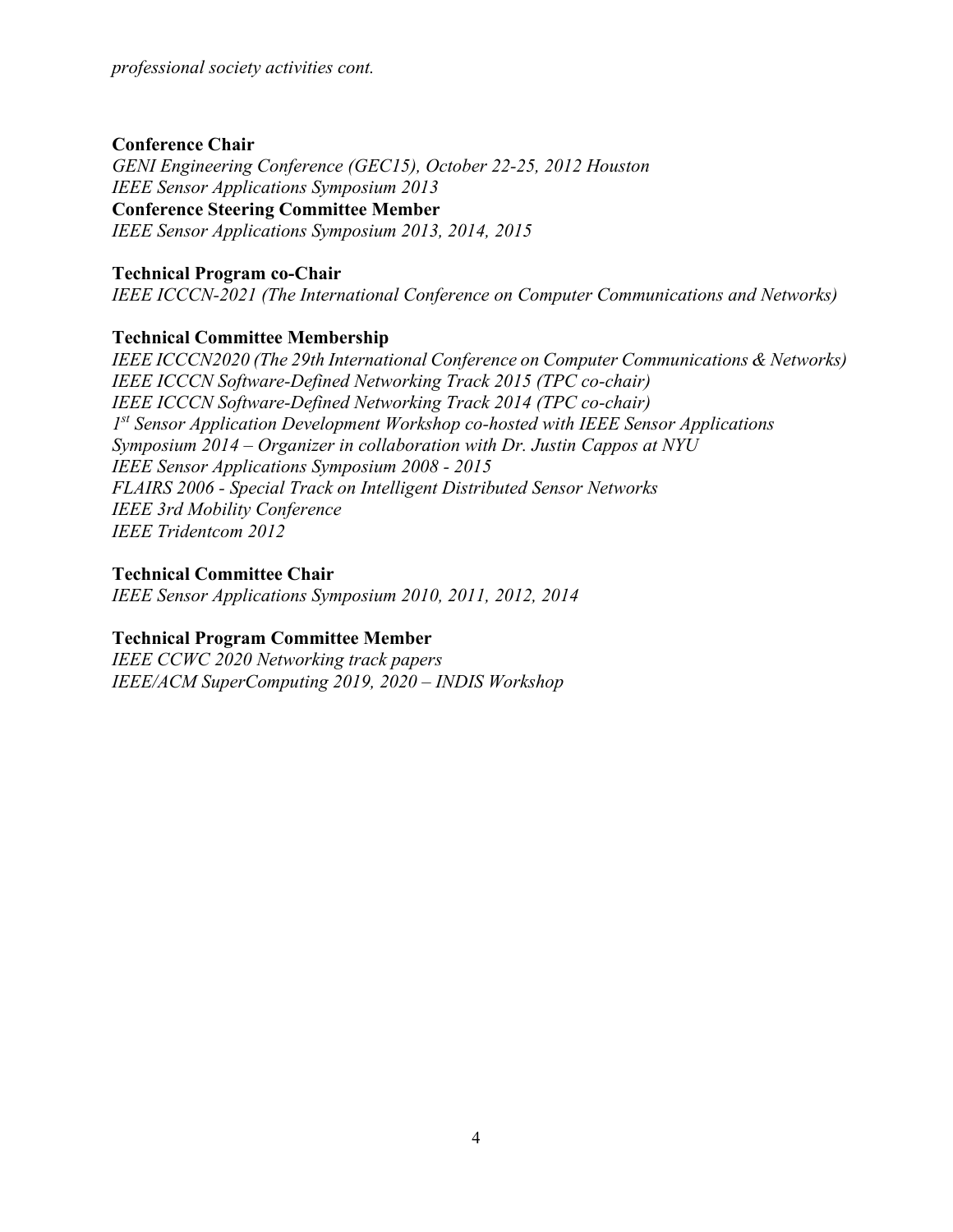## **GRANTS AND AWARDS**

| $10/2020 - 09/2023$ | CC* Integration-Small: Integrating Application Agnostic Learning          |
|---------------------|---------------------------------------------------------------------------|
|                     | with FABRIC for Enabling Realistic High-Fidelity Traffic Generation       |
|                     | and Modeling                                                              |
|                     | NSF - OAC and CISE                                                        |
|                     | Total award: \$299,956                                                    |
|                     | Role: PI                                                                  |
| $08/2019 - 08/2022$ | <b>SATC: EDU: Network Design for Security using Protocol Trust</b>        |
|                     | <b>Boundary Observations</b>                                              |
|                     | NSF - Secure and Trustworthy Cyberspace                                   |
|                     | Total award: \$292,446                                                    |
|                     | Role: PI (with co-PIs Drs. Chauvot and Horn)                              |
|                     | <b>REU</b> supplement in 2020                                             |
| $10/2019 - 10/2022$ | <b>CNS Core: Small: Realistic Traffic Generation through Application-</b> |
|                     | <b>Agnostic Learning</b>                                                  |
|                     | NSF – CISE-CNS Core: Networking Technology and Systems                    |
|                     | Total award: \$345,841                                                    |
|                     | Role: PI                                                                  |
|                     | <b>REU</b> supplement in 2020                                             |
| $10/2015 - 10/2020$ | <b>Network Function Insertion for Reliable and Secure Control</b>         |
|                     | <b>Messaging over Commodity Transport</b>                                 |
|                     | DOE - Cyber Resilient Energy Delivery Consortium (CREDC)                  |
|                     | Total award: \$879,770                                                    |
|                     | Role: subcontract PI (UH contact: Art Conklin)                            |
| $01/2016 - 12/2019$ | CC*DNI Network Infrastructure: Custom Science DMZ per Research            |
|                     | Lab with a Secure Invitation to Opt-in                                    |
|                     | <b>NSF</b>                                                                |
|                     | Total award: \$499,000                                                    |
|                     | Role: PI                                                                  |
| $09/2015 - 09/2016$ | <b>Industrial Control Systems and Software Defined Networking Cyber</b>   |
|                     | <b>Range (SDN portion-only)</b>                                           |
|                     | <b>NSA</b>                                                                |
|                     | Total award: \$130,806                                                    |
|                     | Role: SDN portion PI (PI: Art Conklin)                                    |
| $9/2013 - 9/2016$   | CC-NIE Integration: Houston, We have Troubleshooting for the 100          |
|                     | <b>Gbps Network!</b>                                                      |
|                     | <b>NSF</b>                                                                |
|                     | Total award: \$900,000                                                    |
|                     | Role: PI                                                                  |
| $10/2014 - 10/2015$ | <b>EAGER: Programmable Network Function Instantiation</b>                 |
|                     | <b>NSF</b>                                                                |
|                     | Total award: \$135,628                                                    |
|                     | Role: PI                                                                  |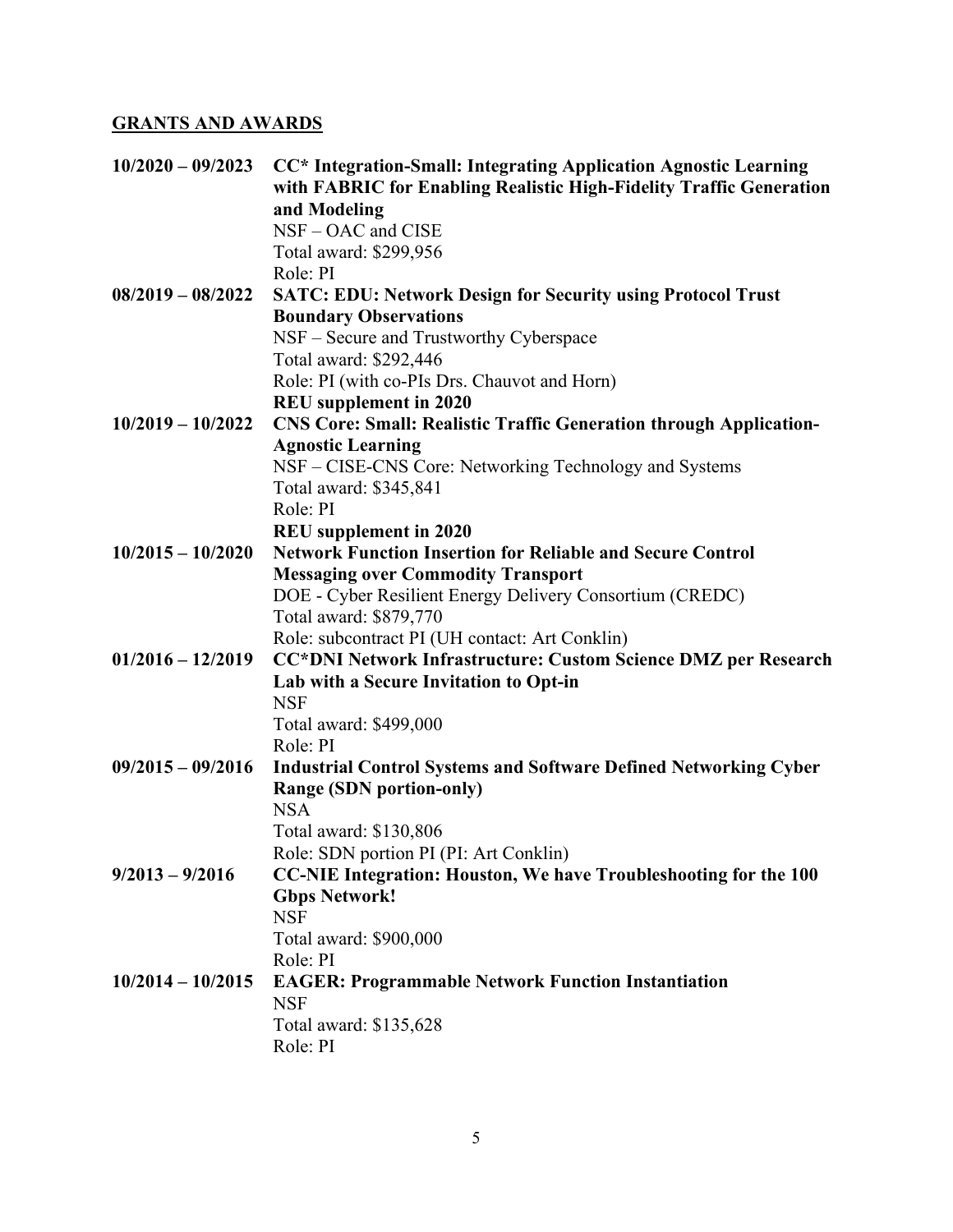| $10/2013 - 10/2015$  | <b>GENI</b> as a Research and Development Lab: Advanced Experiments<br>and Industry-Partnered Sustainability |
|----------------------|--------------------------------------------------------------------------------------------------------------|
|                      | National Science Foundation (BBN/Raytheon as GENI Project Office)<br>Total award: \$88,437                   |
|                      | Role: PI                                                                                                     |
| $1/2014 - 6/2014$    | <b>GENI-FIRE: Research Collaborations Between US and Europe</b><br>NSF Travel Award (Germany)                |
|                      | Total award: \$15,000                                                                                        |
|                      | Role: PI                                                                                                     |
| $1/2013 - 12/2013$   | <b>Software-Defined Security Use Cases and Experimentation</b>                                               |
|                      | vArmour Inc.                                                                                                 |
|                      | Total award: \$34,000<br>Role: PI                                                                            |
| $1/2013 - 7/2014$    | <b>Emergency Management Portal/Incident Heat Map University of</b>                                           |
|                      | Houston,                                                                                                     |
|                      | Departments of Public Safety, IT, Facilities, University of Houston,                                         |
|                      | Total award: \$100,000                                                                                       |
|                      | Role: PI                                                                                                     |
| $2/3013 - 2/2014$    | <b>Application Development for SDN Innovation Framework</b>                                                  |
|                      | Dell Inc.                                                                                                    |
|                      | Total award: \$25,000                                                                                        |
|                      | Role: PI                                                                                                     |
| $9/2012 - 8/31/2013$ | <b>GENI Engineering Conference 15 at University of Houston</b>                                               |
|                      | <b>National Science Foundation</b>                                                                           |
|                      | Total award: \$160,000                                                                                       |
|                      | Role: PI                                                                                                     |
| 02/2012              | <b>GENI Rack Deployment at University of Houston</b>                                                         |
|                      | National Science Foundation (BBN/Raytheon as GENI Project Office)                                            |
|                      | Total award: A (ExoGENI project) rack with high-end computation and                                          |
|                      | networking resources to serve as a node in the GENI infrastructure (one of                                   |
|                      | first 11 to be awarded nationwide)                                                                           |
|                      | Total Award: ~\$200,000 equipment                                                                            |
|                      | Role: Senior Personnel (Contact person for the rack)                                                         |
| $10/2012 - 09/2013$  | <b>Physical Layer Measurement Abstractions for GENI Instrumentation</b>                                      |
|                      | and Measurement Framework                                                                                    |
|                      | National Science Foundation (BBN/Raytheon as GENI Project Office)                                            |
|                      | Total Award: \$55,119                                                                                        |
|                      | Role: PI                                                                                                     |
| $07/2011 - 12/2015$  | <b>Metadata Exchanges and Software-Defined Applications</b>                                                  |
|                      | Infoblox Inc.                                                                                                |
|                      | Total Award: \$186,195                                                                                       |
|                      | Role: PI                                                                                                     |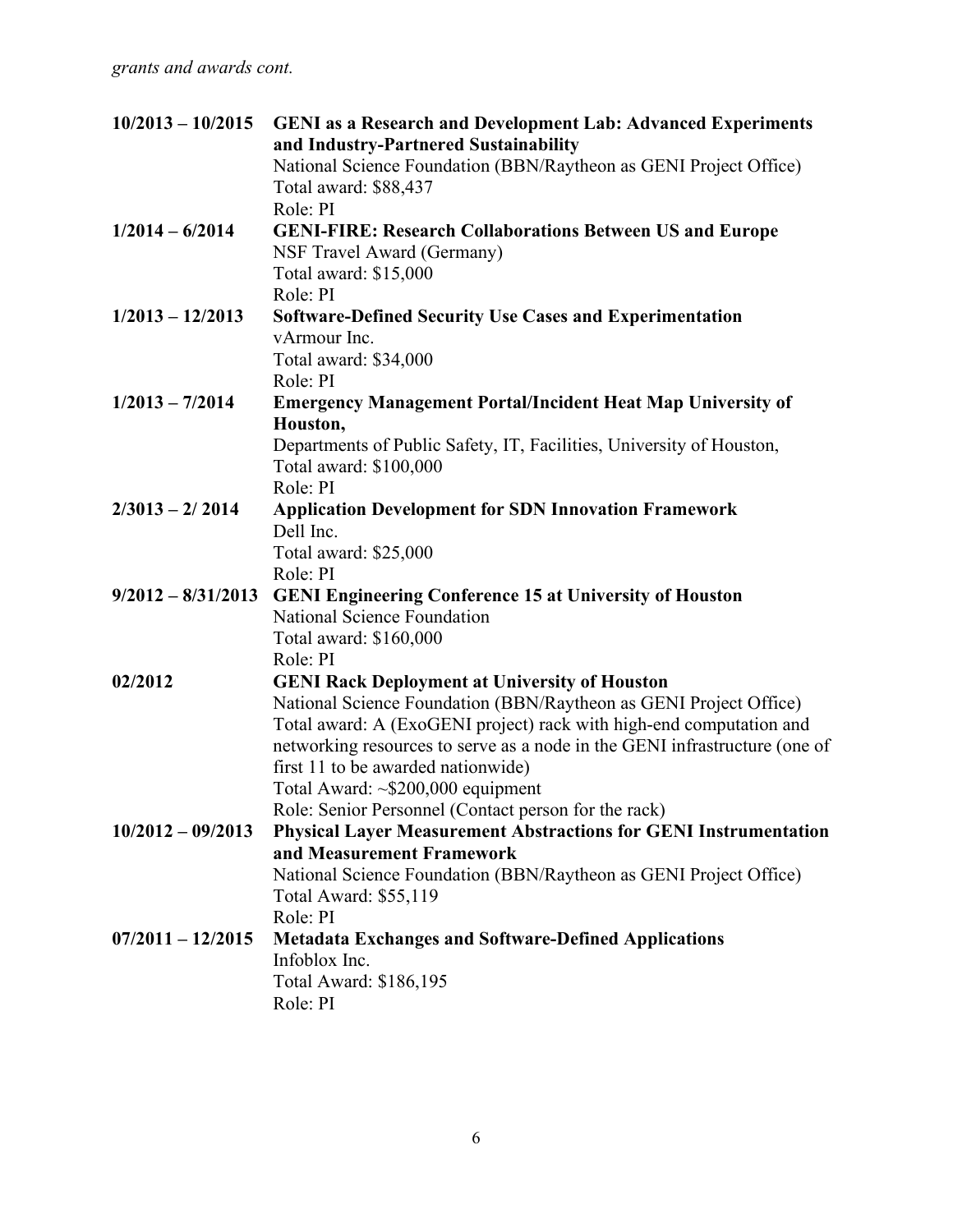| 03/2011             | <b>Internet2 DYNES End-Site Application (Rice University and</b><br>University of Houston in collaboration with the Regional Optical<br><b>Network, LEARN)</b><br>Internet2<br>Total Award: Equipment for connection to ION peering with I2 $(\sim $50,000)$ |
|---------------------|--------------------------------------------------------------------------------------------------------------------------------------------------------------------------------------------------------------------------------------------------------------|
| $08/2010 - 07/2013$ | Role: Lead contact personnel<br><b>Smart Grid Energy Training Coalition Program</b><br>Department of Energy<br>Total Award: \$2,500,000                                                                                                                      |
| $09/2010 - 09/2011$ | Role: Senior Personnel<br><b>Research-based Enhancements of Computer Engineering Technology</b><br><b>Program using Emerging Technologies</b><br>QEP Curriculum Development Grant Program, University of Houston                                             |
| $11/2009 - 11/2012$ | Total Award: \$20,000<br>Role: co-PI<br>Programmable Measurements over Texas-based Research Network:                                                                                                                                                         |
|                     | <b>LEARN</b><br>National Science Foundation (BBN Technologies as GENI Project Office)<br>Total award for 36 months: \$210,000<br>Role: PI                                                                                                                    |
| $06/2009 - 05/2010$ | <b>Continuation: Testbed Demonstration of Intelligent Sensor Nodes</b><br><b>Compatible with IEEE 1451.1</b><br>Mobitrum Corp.<br>Total award: \$39,414<br>Role: PI                                                                                          |
| $01/2009 - 05/2009$ | <b>Continuation of: Real-time Optimization Workflows in Oil Production</b><br><b>Operations</b><br>International Society of Petroleum Engineers<br>Total award: \$12,500<br>Role: co-PI                                                                      |
| $09/2008 - 01/2009$ | <b>Real-time Optimization Workflows in Oil Production Operations</b><br>Society of Petroleum Engineers, Gulf-Southwest<br>Total award: \$12,500<br>Role: co-PI                                                                                               |
| $09/2008 - 08/2009$ | Data Plane Measurements for GENI Research Platform<br>National Science Foundation (BBN Technologies as GENI Project Office)<br>Total award: \$26,241<br>Role: PI                                                                                             |
| $06/2008 - 09/2009$ | <b>Centralized Smart System for Code Re-use in Optical CDMA</b><br><b>Networks</b><br>Small Grants Program, University of Houston<br>Total award: \$6,000<br>Role: PI                                                                                        |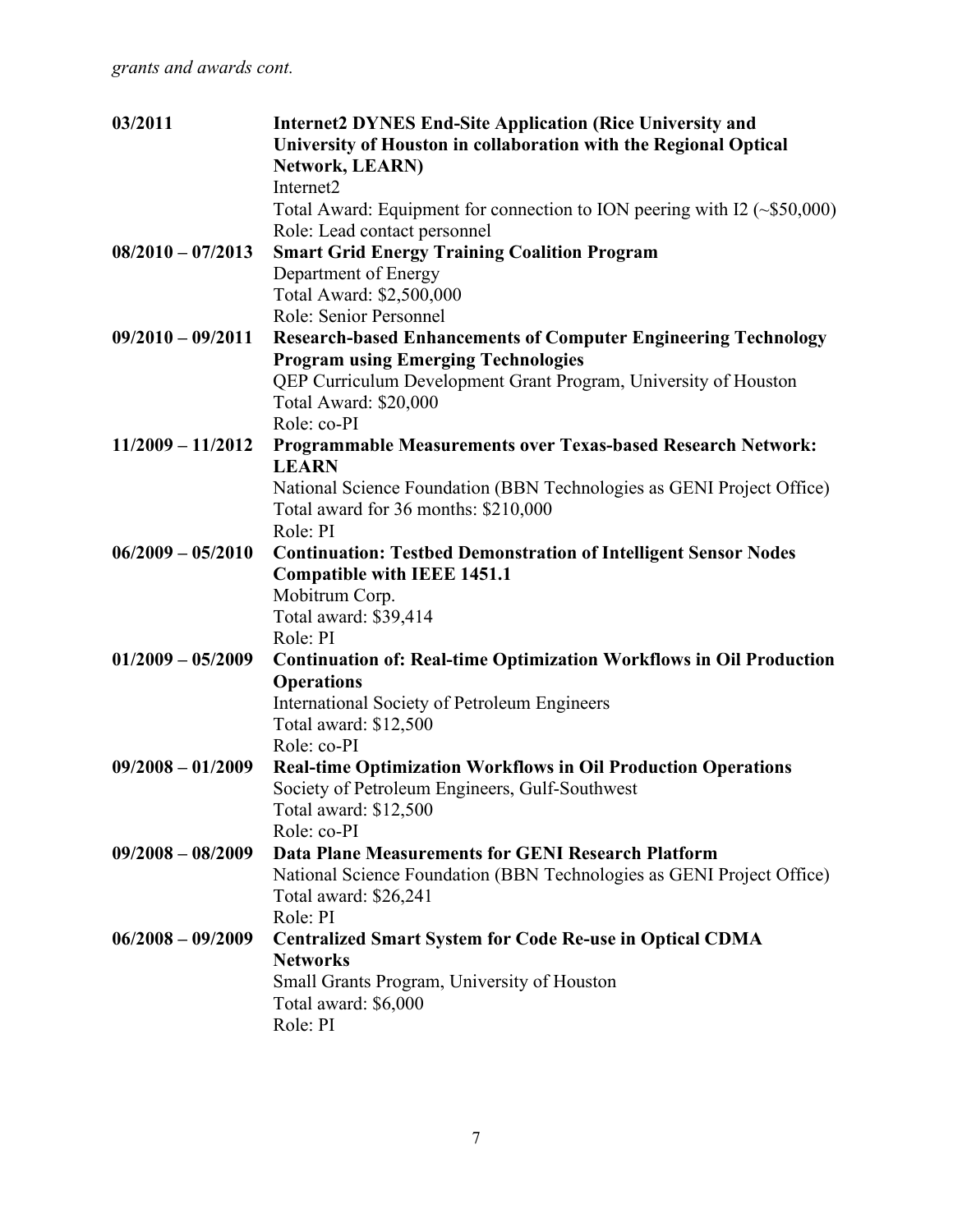| $06/2008 - 05/2009$    | <b>Supplement: Testbed Demonstration of Intelligent Sensor Nodes</b>                                           |
|------------------------|----------------------------------------------------------------------------------------------------------------|
|                        | <b>Compatible with IEEE 1451.1</b>                                                                             |
|                        | Mobitrum Corp.                                                                                                 |
|                        | Total award: \$2,000                                                                                           |
|                        | Role: PI                                                                                                       |
| $06/2008 - 05/2009$    | <b>Testbed Demonstration of Intelligent Sensor Nodes Compatible with</b>                                       |
|                        | <b>IEEE 1451.1</b>                                                                                             |
|                        | Mobitrum Corp.                                                                                                 |
|                        | Total award: \$17,256                                                                                          |
|                        | Role: PI                                                                                                       |
| $03/2008 - 02/2010$    | An Innovative Approach to Learning via Peer-to-Peer Undergraduate                                              |
|                        | <b>Mentoring in Engineering Technology Laboratories</b>                                                        |
|                        | National Science Foundation (NSF)                                                                              |
|                        | Total award: \$199,985                                                                                         |
|                        | Role: co-PI                                                                                                    |
| <b>March 3-4, 2008</b> | Travel Grant for GENI Engineering Conference, Arlington, VA                                                    |
|                        | GENI Project Office (GPO), NSF                                                                                 |
|                        | Total award: $\sim$ \$1,500 (travel expenses to attend the conference)                                         |
|                        | Role: PI                                                                                                       |
| $02/2008 - 02/2011$    | REU Site: Undergraduate Research in Sensor Networks and Security                                               |
|                        | Infrastructure                                                                                                 |
|                        | National Science Foundation (NSF)                                                                              |
|                        | Total Award: \$388,544                                                                                         |
|                        | Role: Senior Personnel (advisor of 1-2 undergraduate students every                                            |
|                        | summer)                                                                                                        |
|                        | October 9-11, 2007 Travel Grant for GENI Engineering Conference, Minneapolis, MN                               |
|                        | GENI Project Office (GPO), NSF                                                                                 |
|                        | Total award: $\sim$ \$1,500 (travel expenses to attend the conference)                                         |
|                        | Role: PI                                                                                                       |
| $09/2007 - 08/2009$    | Development of a Sensor Network Research Cluster at UH: Self-                                                  |
|                        | <b>Healing Wireless Smart Sensor Networks</b>                                                                  |
|                        | Institute for Space Systems Operations (ISSO), University of Houston                                           |
|                        | Total Award: \$50,000 (with \$40,000 matching from Engin. Tech. Dept.)                                         |
|                        | Role: co-PI                                                                                                    |
| $10/2006 - 05/2008$    |                                                                                                                |
|                        | <b>Intelligent Sensor Network Testbed for ISHM</b>                                                             |
|                        | Stennis Space Center, NASA                                                                                     |
|                        | Total Award: \$493,042<br>Role: PI                                                                             |
| $09/2006 - 08/2007$    |                                                                                                                |
|                        | An Affordable Personalized Chronic Illness Management System<br>based on Distributed Biomedical Sensor Network |
|                        |                                                                                                                |
|                        | Grants to Enhance and Advance Research, University of Houston                                                  |
|                        | Total Award: \$60,000 (with \$30,000 matching funds from the Abramson                                          |
|                        | Family Center for the Future of Health)                                                                        |
|                        | Role: co-PI                                                                                                    |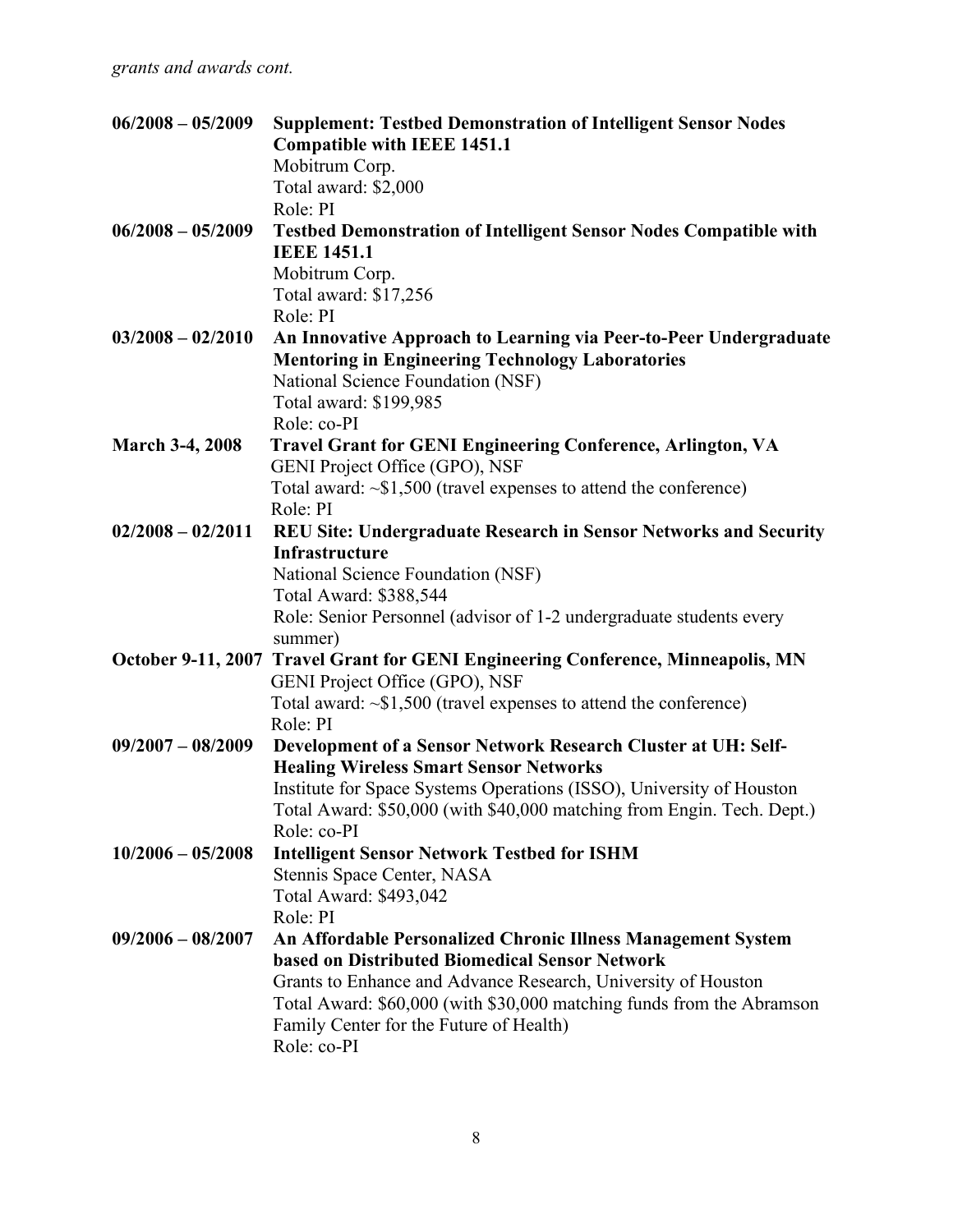| $06/2006 - 09/2006$ | Power Savings using Space-Time Coding and Distributed Estimation<br>for Densely Distributed Sensor Networks |
|---------------------|-------------------------------------------------------------------------------------------------------------|
|                     | Small Grants Program, University of Houston                                                                 |
|                     | Total award: \$3,000                                                                                        |
|                     | Role: PI                                                                                                    |
| $06/2006 - 08/2006$ | <b>Development of Network Laboratory On-the-Go</b>                                                          |
|                     | FDIP, University of Houston                                                                                 |
|                     | Total award: \$24,833                                                                                       |
|                     | Role: co-PI                                                                                                 |
| 01/2006             | <b>Optical E-Learning Laboratories</b>                                                                      |
|                     | ILX Lightwave Corp. Equipment Donation Award                                                                |
|                     |                                                                                                             |
|                     | Total award: \$10,000-equivalent equipment                                                                  |
|                     | Role: PI                                                                                                    |
| 06/2005             | A New Optical Fiber Bragg Grating Sensor Method to Monitor the                                              |
|                     | <b>Cardiac Functions Using Ballistocardiography</b>                                                         |
|                     | New Faculty Grant, University of Houston                                                                    |
|                     | Total award: \$6,000                                                                                        |
|                     | Role: PI                                                                                                    |
| 09/2005             | <b>Optical Technologies Laboratory</b>                                                                      |
|                     | SPIE, Educational Equipment Grant                                                                           |
|                     | Total award: \$2,000                                                                                        |
|                     | Role: PI                                                                                                    |
| 08/2005             | <b>Distributed Online Laboratory Instruction for Optical Communication</b>                                  |
|                     | <b>Circuits Courses</b>                                                                                     |
|                     | FDIP, University of Houston                                                                                 |
|                     | Total award: \$4,000                                                                                        |
|                     | Role: co-PI                                                                                                 |
| 08/2005             | <b>Optical Networking Research Laboratory</b>                                                               |
|                     | SBC Foundation (now AT&T Foundation)                                                                        |
|                     | Total award: \$250,000                                                                                      |
|                     | Role: co-PI                                                                                                 |
| $02/2006 - 02/2007$ | Collaborative research: An online laboratory for optical circuits                                           |
|                     | National Science Foundation (NSF)                                                                           |
|                     | Total award: \$125,000                                                                                      |
|                     | Role: co-PI                                                                                                 |
| 09/2001             | <b>Research paper ranked 1st, upgraded to invited lecture, European</b>                                     |
|                     | Conference on Optical Communications, 2001                                                                  |
| 06/2000             | Best Research Paper Award, University of Southern California, Electrical                                    |
|                     | Engineering - Systems Dept., 2000                                                                           |
| 09/2002             | <b>Travel Grant USC</b> – Women in Science and Engineering (WISE), European                                 |
|                     | Conf. on Optical Comm., 2002                                                                                |
| $09/1992 - 12/1998$ | Tuition/Stipend/Boarding Scholarship Award, Bilkent University,                                             |
|                     | Turkey, throughout B.S. and M.S., 1992-1998.                                                                |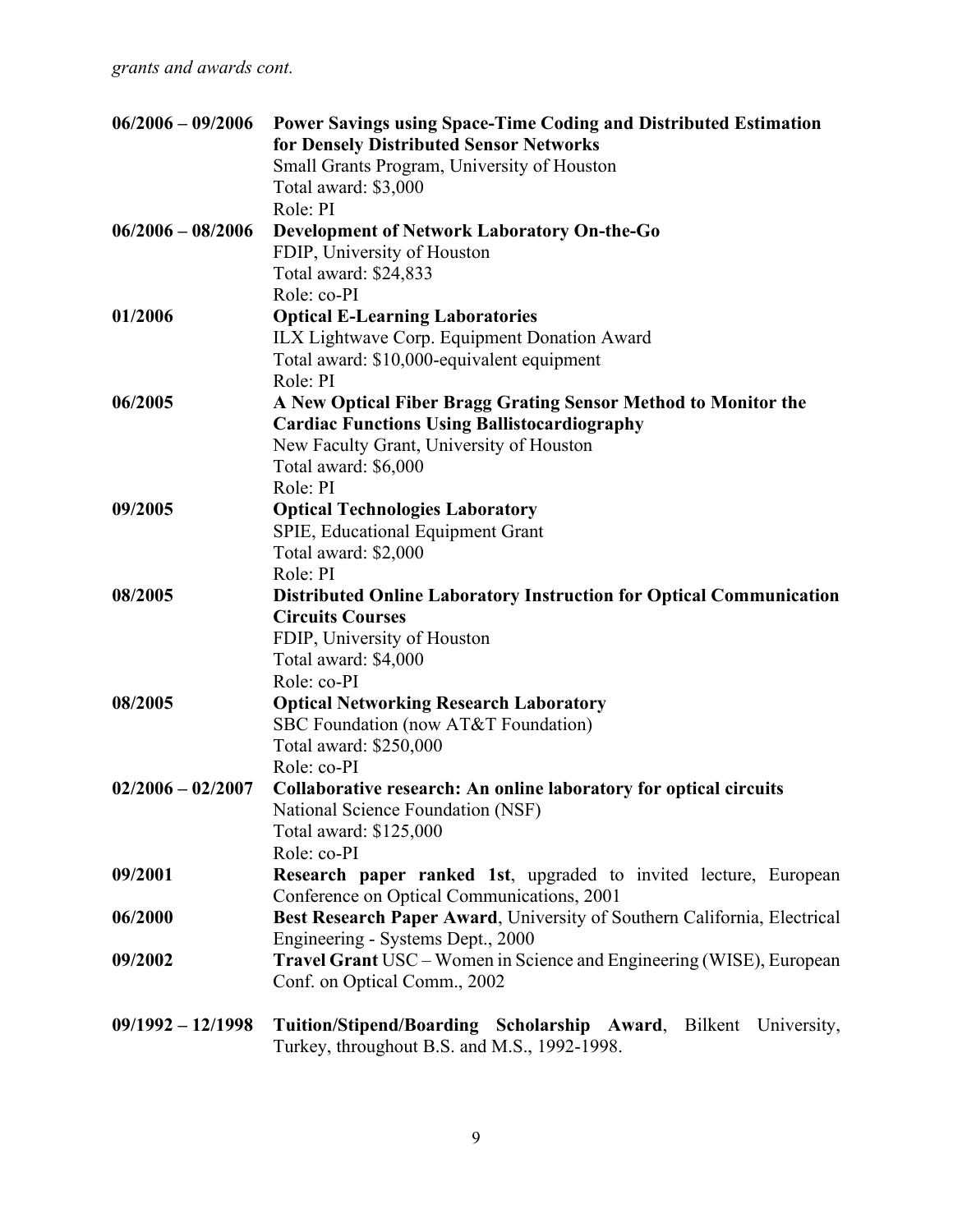- **06/1992 74th among 1 Million** in University Entrance Exam (similar to SAT), Turkey, 1992.
- **05/1992 3rd at graduation** from Anatolian High School where the language of instruction is English, Turkey, 1992.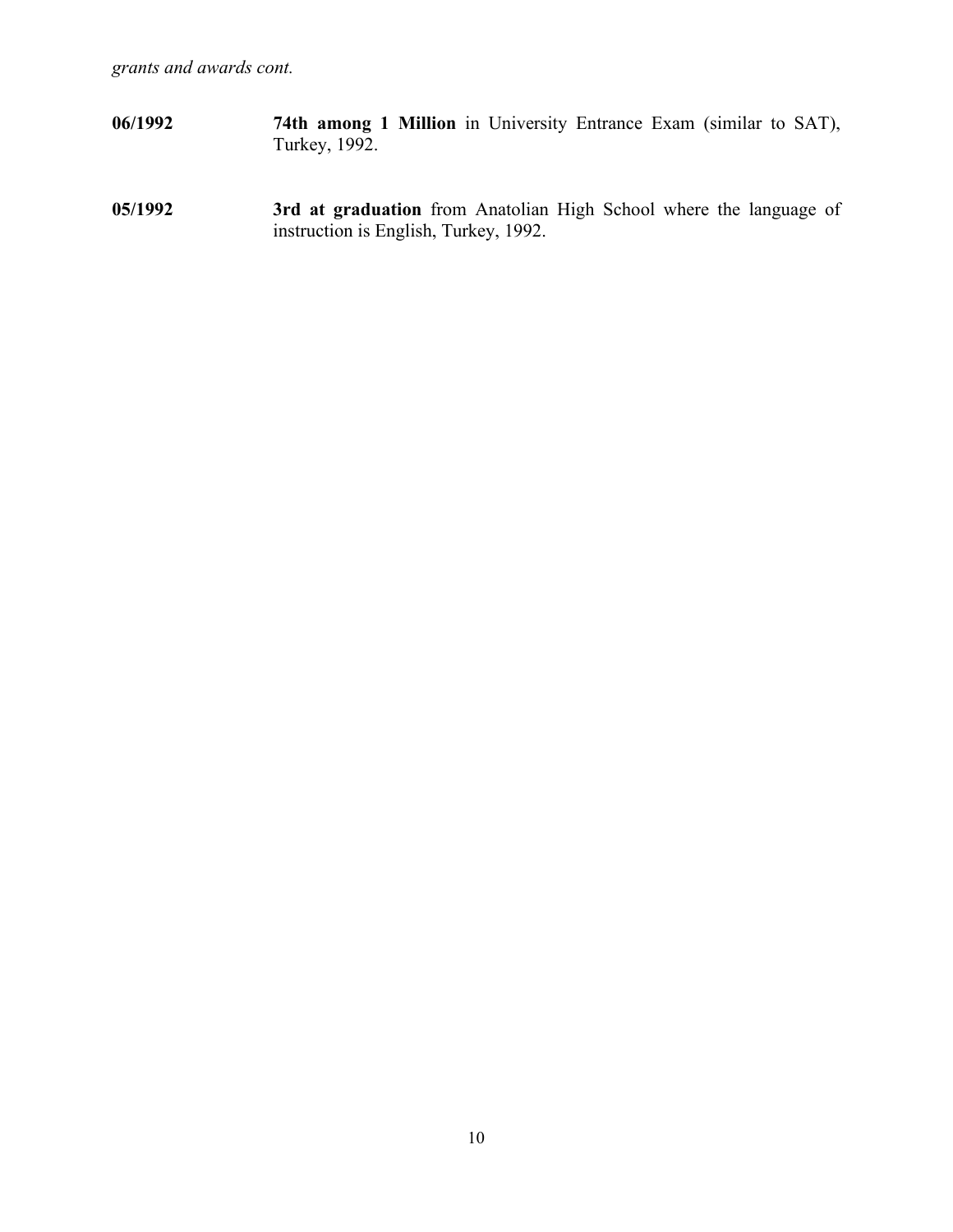## **TEACHING EXPERIENCE** (\* Graduate Course)

#### **University of Houston**

Optical Networking\* Sensor Networks\* Network Management\* Optical Communications Labs (new labs)\* Computer Networks (new labs) Advanced Computer Networking (new labs) Network Programming (new labs)\* Network Security (new labs)\*

### **California State University at Long Beach, Electrical Engineering BS program**

Probability and Statistics for Engineers Semiconductor Electronics

**Claremont Graduate University, Applied Mathematics PhD program** Simulation Methods\*

## **EDUCATION OUTREACH**

**Computer Networking Course Content Development:** Developed novel content for teaching computer networking with hands-on laboratories to conduct protocol observations

- Running an outreach to high school teachers in the region to provide support in adopting the course content and lab modules in their classrooms
- Presented at the WeTeachCS Summit 2018 and 2019 to solicit feedback and evangelize the content among the networking, cybersecurity, and CS teachers in Texas high schools.

**Workshop on "Internet, names, and addresses":** The 26thAnnual Conference for Young Women in Grades 6, 7 and 8, Their Teachers, Parents and Counselors, February 2018 and 2019, Houston, TX.

### **Computer Networking Curriculum for High School CS Education:**

- Taught at the Clements High School Senior CS Project Class, Spring 2018, Sugarland TX.
- Provided a training workshop to the Fort Bend ISD High School CS Teachers on "Teaching" Computer Networking"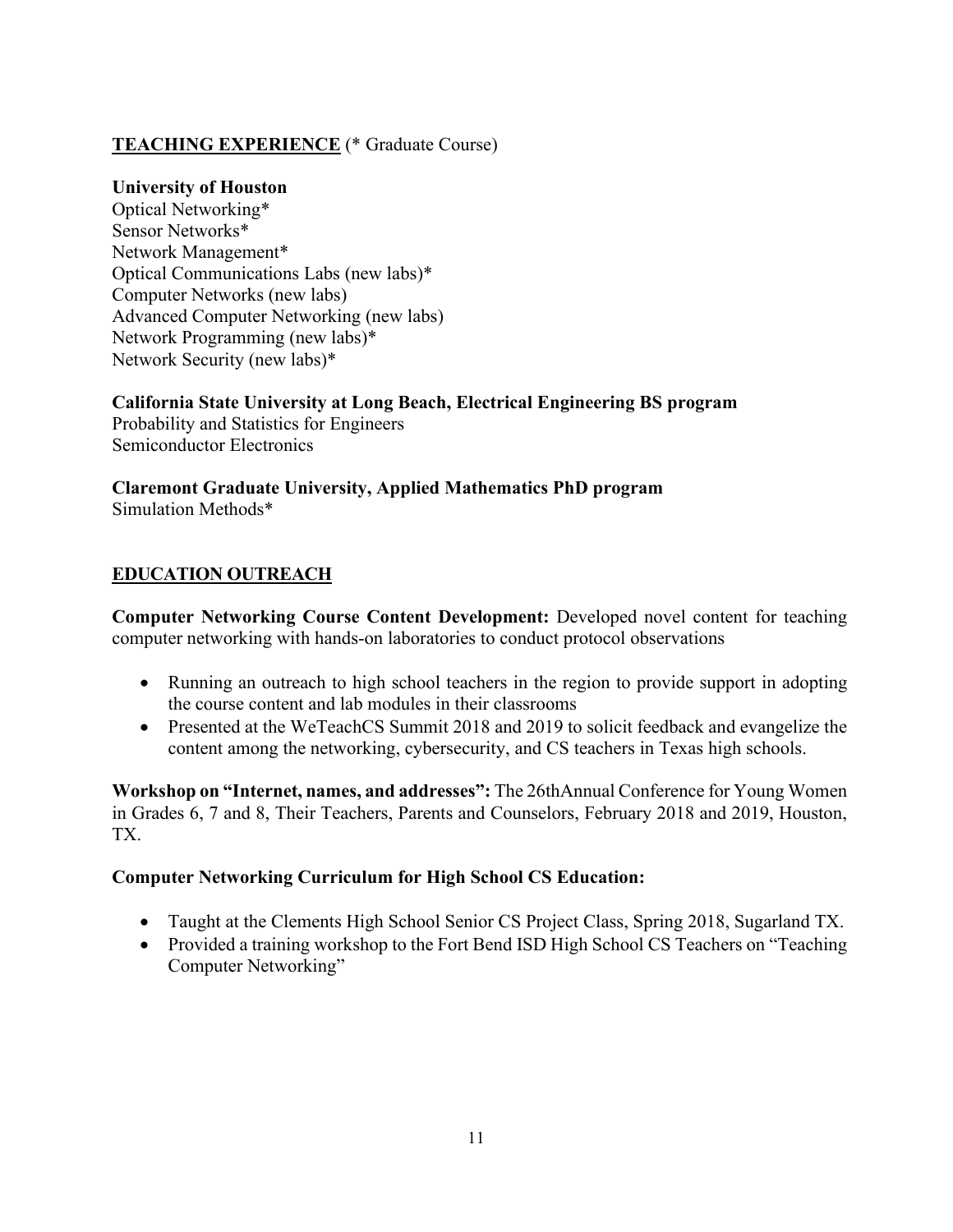## **INTELLECTUAL PRODUCTS**

## **1 - PATENTS**

- **Patent**: Location-Based Network Routing, US Patent No. 9787586, October 10, 2017.
- **Patent**: "Reconfigurable optical recognition of bit information in a digital data stream with different bit rates," US Patent Serial No. 6751416, June 15, 2004.

### **2 - SOFTWARE PRODUCTS (Open Source)**

Research Lab focus has changed to Software-Defined Networking and Network Infrastructure Orchestration in 2015. To that end, a development effort took place to generate the software infrastructure for networking experiments in research and education initiatives.

- 1. **[UH Networking Lab](http://info.uh-netlab.org/)** A suite of python software modules to conduct advanced repeatable research experiments in networking and educational modules:
	- a. Developer and contributor, Released 2016.
	- b. uhexp Network experimentation framework for orchestration of experiments on virtualized network infrastructure with application setup, run, and collection of data.
	- c. reference-experiment Reference virtualized networking research experiment orchestration using the uhexp framework to automatically build a topology, control applications, collect/download data
	- d. uhed Education libraries to utilize network orchestration system in building course lab experiment topologies and making protocol observations.
		- i. Exercises: Included are exercises that evaluate the learnings of particular expected protocol behavior, with an auto-grading capability.
		- ii. Lab service: Included is a web service to host and serve student credentials, lab modules, along with keeping accounting of lab activity.
		- iii. Client: All education modules are accessible on Jupyter notebooks.
	- e. uhgeni Network graph libraries along with GENI AM API wrappers to interact with virtualized network topologies.
	- f. tool-environments Orchestration of virtualized tool environments for individual research and education python libraries
- 2. [http://docs.uh-netlab.org](http://docs.uh-netlab.org/) Networking Lab Public Documentation
- 3. [https://sdntrace-protocol.readthedocs.io](https://sdntrace-protocol.readthedocs.io/) Documentation and a suite of software written in Python as a proof-of-concept protocol implementation of network tracing in software-defined networks with OpenFlow capable devices, Released on June 2015.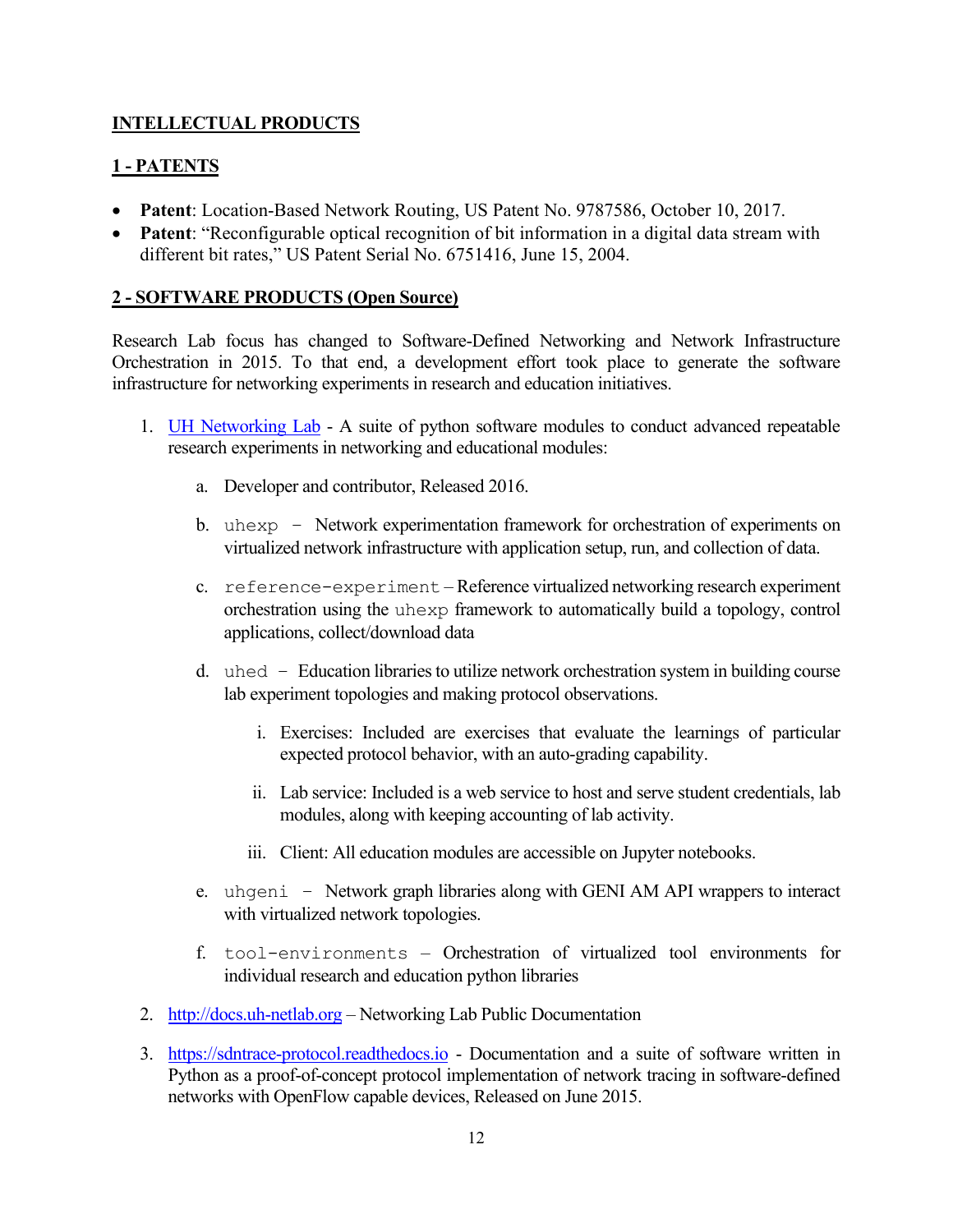- 4. <https://github.com/UH-SDN/softconf.d> OpenvSwitch configuration daemon using OFConfig 1.1. Released on May 6, 2013.
- 5. Contributor to the development and advancement of the python library GENI-LIB, ongoing since 2015[: https://geni-lib.readthedocs.io](https://geni-lib.readthedocs.io/) (python library for orchestrating, running, and scaling experiments on GENI, CloudLab, and the Chameleon Cloud, utilized by many institutions such as University of Utah, University of Houston, and GENI project office (BBN/Raytheon – NSF's GENI project management contractors)
- 6. Advanced user and contributor to the development and advancement of the python network orchestration software suite, Virtual Topology Services, enables a scalable software-defined infrastructure. Ongoing since 2015[: https://geni-vts.readthedocs.io](https://geni-vts.readthedocs.io/)

## **3 - REFEREED JOURNALS**

- 1. Oluwamayowa Ade Adeleke, Nicholas Bastin, and Deniz Gurkan, "Network Traffic Generation: A Survey and Methodology," ACM Computing Surveys, accepted for publication, October 2021. [2020 Impact Factor: 10.282 (ranked 4/137 in Computer Science Theory & Methods)]
- 2. D. Gurkan, Syed Alamdar Hussain, "Sensor Network Management using SNMP," IEEE Transactions on Instrumentation and Measurement, vol.60, no.5, pp.1830-1837, May 2011.
- 3. D. Gurkan and Fatima Merchant, "Interoperable Medical Instrument Networking and Access System with Security Considerations for Critical Care," *invited paper*, Journal of Healthcare Engineering, October 2010*.*
- 4. Richard Franzl, D. Gurkan, D. Benhaddou, and A. Mickelson, "E-Learning Laboratories for Optical Circuits: Separation of Imperfections in Technology and Teaching Methodologies," International Journal of Modern Engineering (IJME), Spring 2008.
- 5. D. Gurkan, A. Mickelson, and D. Benhaddou, "Remote Laboratories for Optical Circuits," Special Issue on Online Laboratories of the IEEE Transactions on Education, February 2008.
- 6. S. Kumar, A. E. Willner, D. Gurkan, K. R. Parameswaran, and M. M. Fejer, "All-optical half adder using an SOA and a PPLN waveguide for signal processing in optical networks," Optics Express, Vol. 14, Issue 22, pp. 10255-10260, 2006.
- 7. C. Yu, Z. Pan, Y. Wang, Y. W. Song, D. Gurkan, M.C. Hauer, D. Starodubov, and A. E. Willner, "Polarization-Insensitive All-Optical Wavelength Conversion Using Dispersion-Shifted Fiber With a Fiber Bragg Grating and a Faraday Rotator Mirror," IEEE Photonics Technology Letters, vol. 16, no. 8, August 2004.
- 8. D. Gurkan, S. Kumar, A. E. Willner, K. R. Parameswaran, and M. M. Fejer, "Simultaneous label swapping and wavelength conversion of multiple independent WDM channels in an alloptical MPLS network using PPLN waveguides as wavelength converters," Special Issue on "Optical Networking," IEEE-OSA Journal on Lightwave Technology, November 2003.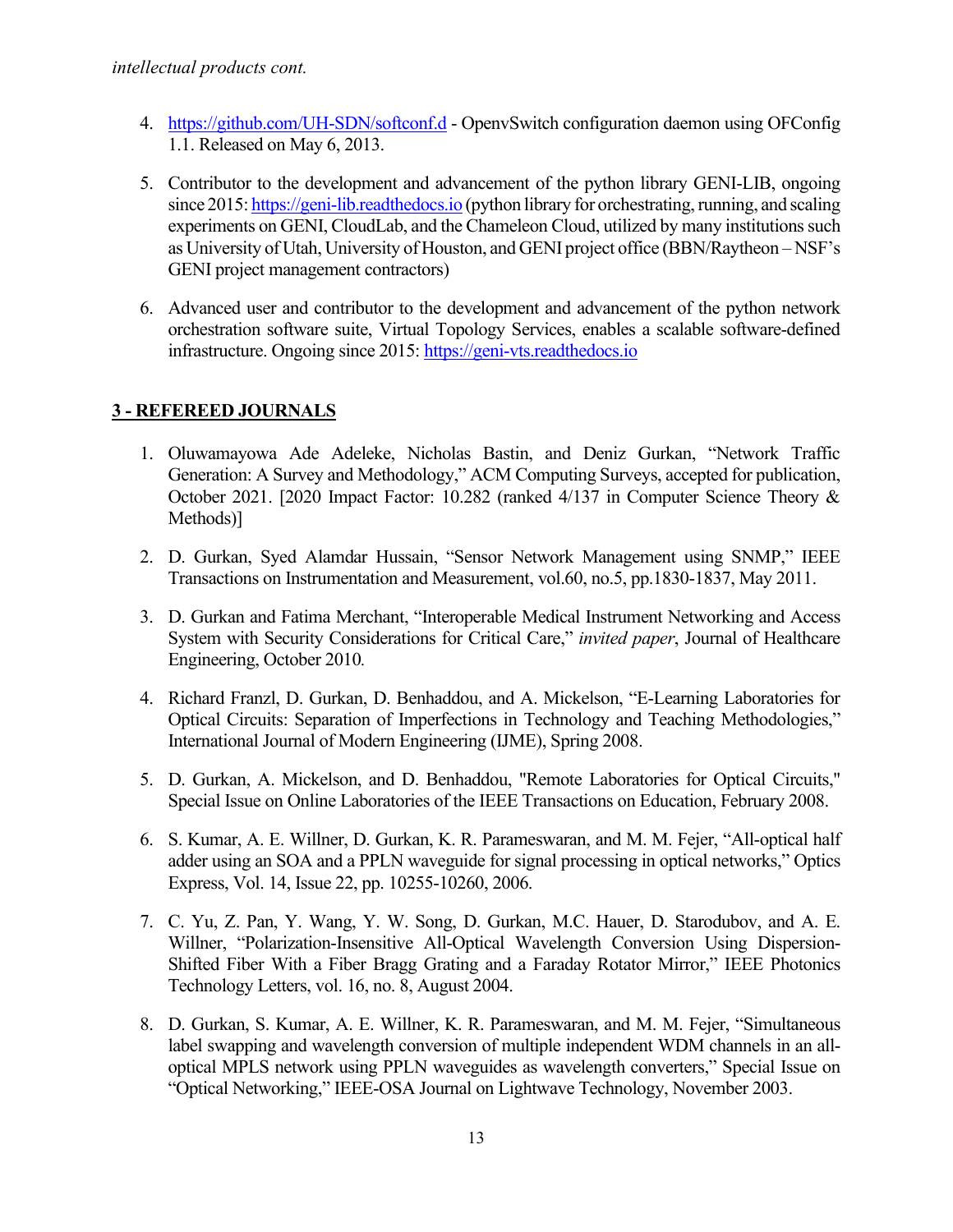- 9. J. E. McGeehan, S. Kumar, D. Gurkan, S. M. R. Motaghian Nezam, J. Bannister, J. Touch, and A. E. Willner, "All-optical decrementing of a packet's time-to-live (TTL) field and subsequent dropping of a zero-TTL packet," Special Issue on "Optical Networking," IEEE-OSA Journal on Lightwave Technology, November 2003.
- 10. A. E. Willner, D. Gurkan, A. B. Sahin, J. E. McGeehan, and M. C. Hauer, "All-optical header recognition for optically-assisted routing in next-generation optical networks," **invited paper**, IEEE-OSA Optical Communications Magazine, May 2003.
- 11. A. E. Willner, M. C. Cardakli, O. H. Adamczyk, Y-W. Song, D. Gurkan, "Key building blocks for all-optical networks," **invited paper,** The Institute of Electronics, invited paper, Information and Communication Engineers (IEICE) Trans. On Communications, Vol. E83-B, No. 10, October 2000, pp. 2166-2177.
- 12. M. C. Cardakli, D. Gurkan, S. A. Havstad, A. E. Willner, K. R. Parameswaran, M. M. Fejer, and I. Brenner, "Tunable all-optical time-slot-interchange and wavelength conversion using difference-frequency-generation and optical buffers," IEEE Photonics Technology Letters, vol. 14, no. 2, February 2002.

## **4 - REFEREED PROCEEDINGS**

- 1. Levent Dane and Deniz Gurkan, "Measuring Consistency Metric for Web Applications," *2022 IEEE Annual Conference on Computing and Communications Workshop and Conference*, Online/Las Vegas, NV, Jan 26-29, 2022.
- 2. Adeleke Oluwamayowa, Nicholas Bastin, and Deniz Gurkan, "Network Testing Using a Novel Framework for Traffic Modeling and Generation," *The 29th International Conference on Computer Communications and Networks (ICCCN 2020)*, IEEE, Hawaii (Virtual), Aug 3-6, 2020.
- 3. Levent Dane and Deniz Gurkan, "NetForager: Geographically-Distributed Network Performance Monitoring of Web Applications," *2020 IEEE Annual Conference on Computing and Communications Workshop and Conference*, Las Vegas, NV, Jan 4-6, 2020.
- 4. Stuart Baxley, Nicholas Bastin, and Deniz Gurkan, "Analysis of In-Order Packet Delivery Network Policy Enforcement Function," *2018 IEEE Conference on Computer Communications Workshops (INFOCOM WKSHPS),* Honolulu, HI, April 15-19, 2018. (Demonstration won  $2<sup>nd</sup>$  place in the GENI Experimenter Contest)
- 5. Deniz Gurkan, Gandhimathi Velusamy, and Abdul Navaz, "Experiments on Networking Requirements of Hadoop," *IEEE International Conference on Network Protocols – CNERT Workshop*, 2014, October.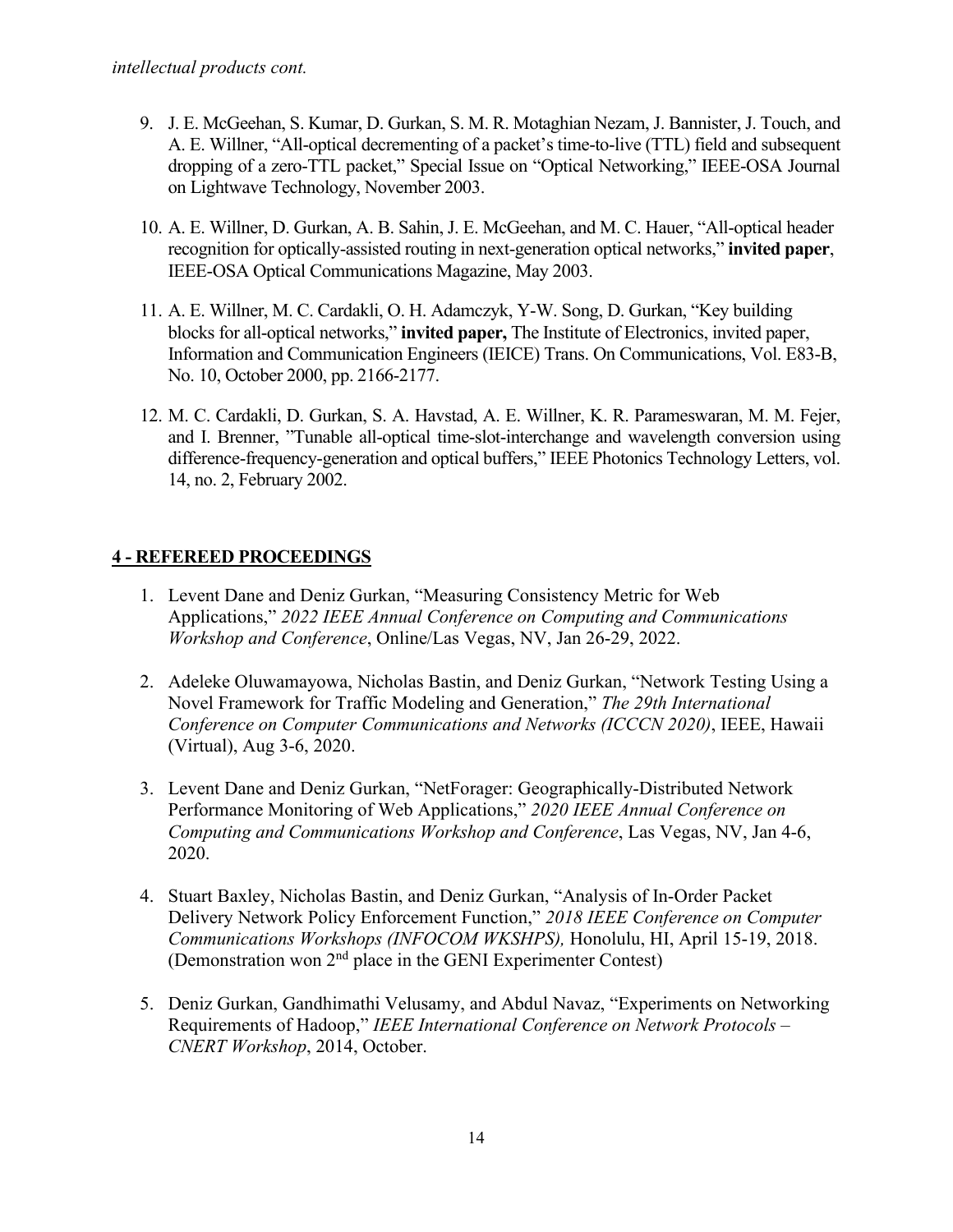- 6. Revanth Narisetty and Deniz Gurkan, "Identification of Network Measurement Challenges in OpenFlow-based Service Chaining," *Proceedings of the 39th IEEE Local Computer Networks Conference (LCN), Workshop on Network Measurements*, 2014.
- 7. Levent Dane, Deniz Gurkan, "GENI with a Network Processing Unit: Enriching SDN Application Experiments," *Research and Educational Experiment Workshop (GREE), 2014 Third GENI*, pp.9,14, 19-20 March 2014.
- 8. Gandhimathi Velusamy, Deniz Gurkan, Sandhya Narayan, Stuart Baily, "Fault-Tolerant OpenFlow-Based Software Switch Architecture with LINC Switches for a Reliable Network Data Exchange," *Research and Educational Experiment Workshop (GREE), 2014 Third GENI*, pp.43,48, 19-20 March 2014.
- 9. Bahaa Araji, Deniz Gurkan, "Embedding Switch Number, Port Number, and MAC Address (ESPM) within the IPv6 Address," *Research and Educational Experiment Workshop (GREE), 2014 Third GENI*, pp.69,70, 19-20 March 2014.
- 10. Anatoliy Malishevskiy, Deniz Gurkan, Levent Dane, Revanth Narisetty, Sandhya Narayan, Stuart Bailey, "OpenFlow-Based Network Management with Visualization of Managed Elements," *Research and Educational Experiment Workshop (GREE), 2014 Third GENI*, pp.73,74, 19-20 March 2014.
- 11. Deniz Gurkan, Kiran Vemuri, Parth Gala, Anatoliy Malishevskiy, and Anand Daga, "Emergency Management through Sensors of Enterprise Systems," *Proceedings of the IEEE Sensors Applications Symposium,* February 2014, New Zealand.
- 12. Levent Dane and Deniz Gurkan, "SDN Innovation Framework Enabling Programmability of Flows within the Network," *Proceedings of the ACM International Conf. on High Performance Computing SC13,* Denver, CO, 2013*.*
- 13. RajaRevanth Narisetty and Deniz Gurkan, "Firewalling Science DMZ without Bottlenecks: Using Application-Aware Traffic Steering," *Proceedings of the ACM International Conf. on High Performance Computing, Network Research Exhibition Workshop, Denver, CO, 2013.*
- 14. RajaRevanth Narisetty, Levent Dane, Anatoliy Malishevskiy, Deniz Gurkan, Stuart Bailey, Sandhya Narayan, and Shivaram Mysore. "OpenFlow Configuration Protocol: Implementation for the of Management Plane." In *Research and Educational Experiment Workshop (GREE), 2013 Second GENI*, pp. 66-67. IEEE, 2013.
- 15. Deniz Gurkan, Michelle Reily, and Manuel de la Guiterez, "Research Metadata Exchange Design at the University of Houston," (2013), Research Data Management Implementations Workshop, Arlington, VA.
- 16. Sofia Shahid, Karthik Ram Narumanchi, and Deniz Gurkan, "Plug-in Electric Vehicle Battery Sensor Interface in Smart Grid Network for Electricity Billing," *Proceedings of the IEEE Sensors Applications Symposium*, February 2012, Brescia, Italy.
- 17. Michael Wang, Anjing Wang, B. Bathula, Caroline Lai, Ilia Baldine, Cathy Chen, Debjyoti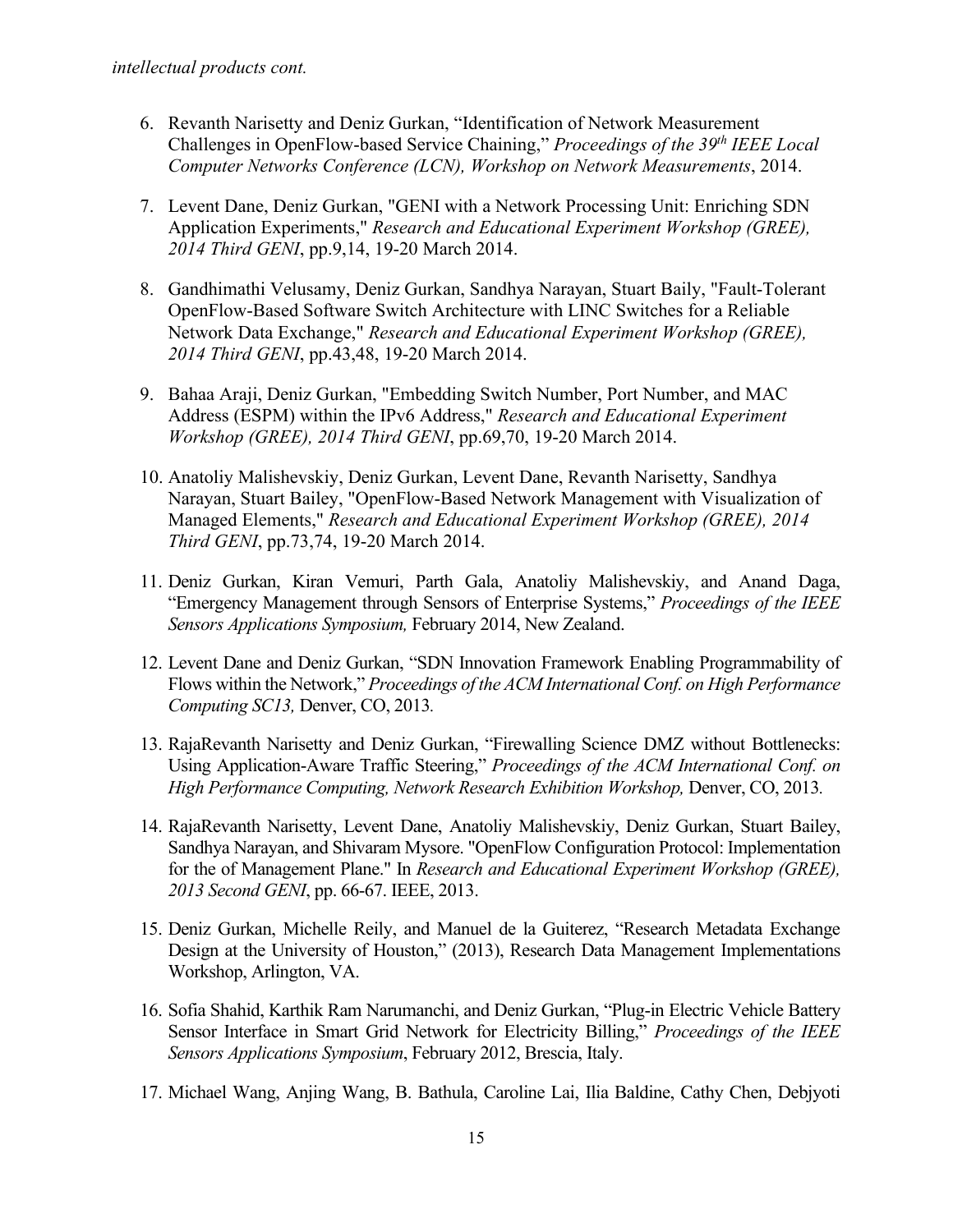Majumder, Deniz Gurkan, George Rouskas, Rudra Dutta, Keren Bergman, Demonstration of QoS-Aware Video Streaming over a Metro-Scale Optical Network Using a Cross-Layer Architectural Design," *OSA/IEEE Optical Fiber Communications Conference,* March 2011.

- 18. D. Gurkan, "Smart Sensor Networking and Interoperability," **invited paper** at the American Society of Civil Engineers Annual Meeting, March 2010.
- 19. Hafsa Farooqui, D. Gurkan, and Fatima Merchant, "Tools for Optimizing HIPAA Compliance and Penetration Testing for EHR," accepted to the *Annual Meeting of Biomedical Engineering Society (BMES)*, October 2009.
- 20. Farrokh Attarzadeh, D. Gurkan, Mequanint Moges, Miguel Ramos, Victor Gallardo, Mehrube Mehrubeoglu, Reddy Talusani, "NSF Grantee Presentation: Results Of An Innovative Approach To Learning Via Peer-To-Peer Undergraduate Mentoring In Engineering Technology Laboratories," *Proceedings of the ASEE Annual Meeting*, 2009.
- 21. Farrokh Attarzadeh, D. Gurkan, Mequanint Moges, Miguel Ramos, Victor Gallardo, Mehrube Mehrubeoglu, Reddy Talusani, "NSF Grantee Presentation: Results Of An Innovative Approach To Learning Via Peer-To-Peer Undergraduate Mentoring In Engineering Technology Laboratories," *Proceedings of the ASEE Annual Meeting*, 2009.
- 22. Farrokh Attarzadeh, D. Gurkan, Mequanint Moges, Miguel Ramos, Victor Gallardo, Mehrube Mehrubeoglu, Reddy Talusani, "NSF Grantee Presentation: Results Of An Innovative Approach To Learning Via Peer-To-Peer Undergraduate Mentoring In Engineering Technology Laboratories," *Proceedings of the ASEE Annual Meeting*, 2009.
- 23. Farrokh Attarzadeh, D. Gurkan, Mequanint Moges, Miguel Ramos, Victor Gallardo, Mehrube Mehrubeoglu, Reddy Talusani, and Shruti Karulkar, "Perception of Undergraduate Freshman Students on Role Models and Correlation with their Education Background," *Proceedings of the ASEE Annual Meeting*, 2009.
- 24. Mehrübe Mehrübeoğlu, Farrokh Attarzadeh, and D. Gurkan, "Comparative Evaluation of Laboratory Teaching in AC Circuit Analysis Course," *Proceedings of the Frontiers in Education Conference*, 2009.
- 25. R. Franzl and D. Gurkan, "Implementation of an IEEE 1451.1 Compatible Multiple NCAP Controller using LabView," *Proceedings of the IEEE Sensor Applications Symposium*, 2009, New Orleans, LA.
- 26. S. Gumudavelli, D. Gurkan, and Ray Wang, "Emulated Network of IEEE 1451 Application with Multiple Smart Sensor Reports," *Proceedings of the IEEE Sensor Applications Symposium*, 2009, New Orleans, LA.
- 27. S. Manda and D. Gurkan, "IEEE 1451.0 Compatible TEDS Creation Using .NET Framework," *Proceedings of the IEEE Sensors Applications Symposium*, 2009, New Orleans.
- 28. M. Balakrishnan, X. Yuan, D. Benhaddou, and D. Gurkan, "Service Preemptions for Guaranteed Emergency Medium Access in Wireless Sensor Networks," *Proceedings of the Military Communications Conference (MILCOM* ) 2008, San Diego, CA. *(25% acceptance*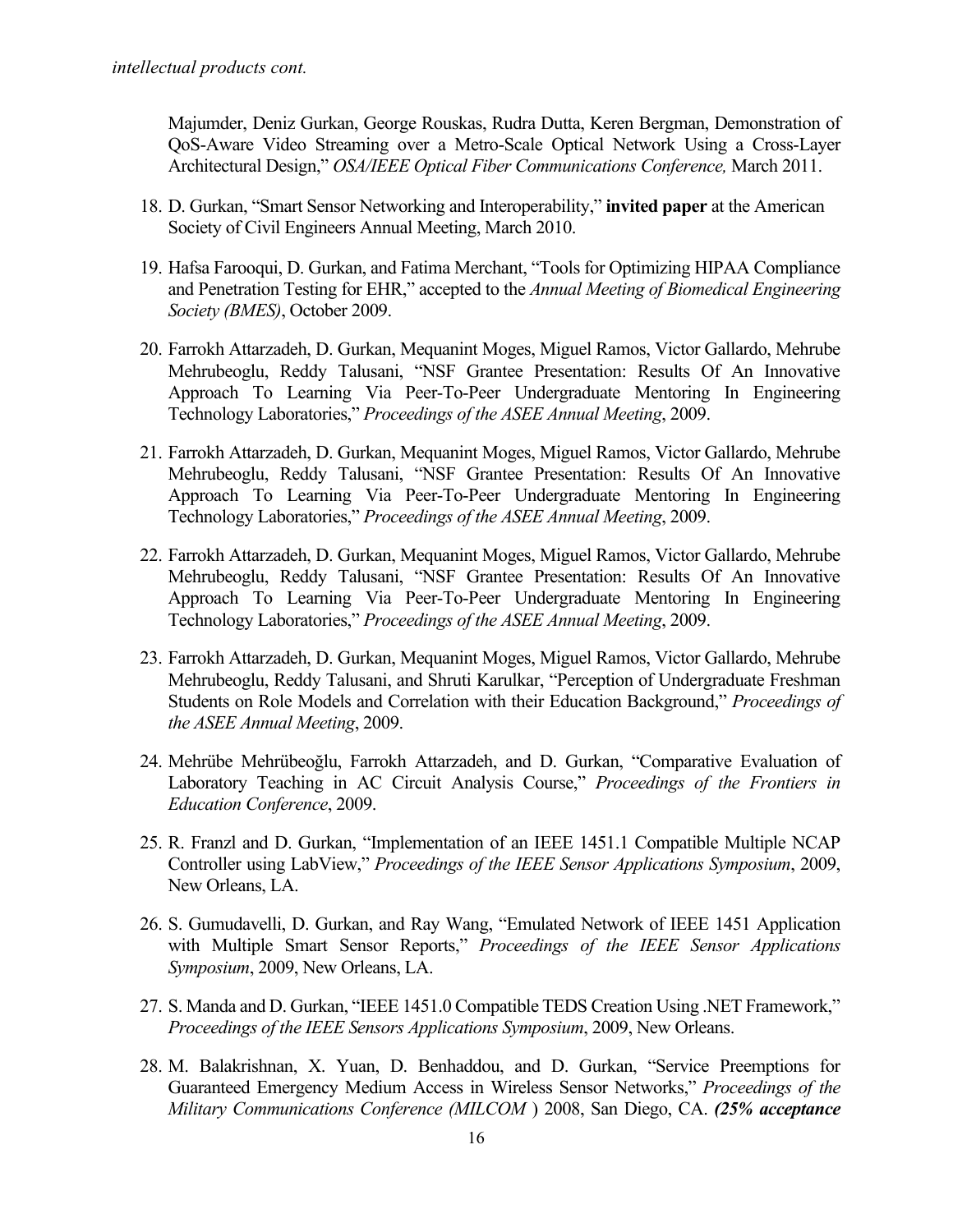*rate)*

- 29. S. Gumudavelli, P. Thongpithoonrat, D. Gurkan, P. K. McKneely, and F. Chapman, "Medical Instrument Data Networking," *Proceedings of the IEEE Engineering in Medicine and Biology Conference*, August 20-25, 2008, Vancouver, Canada.
- 30. P. Thongpithoonrat, S. Gumudavelli, D. Gurkan, P. K. McKneely, and F. Chapman, "Networking and Plug-and-Play of Bedside Medical Instruments," *Proceedings of the IEEE Engineering in Medicine and Biology Conference*, August 20-25, 2008, Vancouver, Canada.
- 31. D. Gurkan, X. Yuan, D. Benhaddou, A. Singla, R. Franzl, H. Ma, H. Liu, F. Figueroa, and J. Morris, "Sensor Networking with IEEE 1451 Compatibility Testing," *Proceedings of the ASCE Earth and Space Conference* 2008, March 2-4, Long Beach, CA.
- 32. A. Bhambri, D. Gurkan, and A. Ozkaya, "Response Characterization of a Fiber Bragg Grating Sensor to Different Sound Tones," *Proceedings of the ASCE Earth and Space Conference* 2008, March 2-4, Long Beach, CA.
- 33. Anshul Singla, H. Ma, R. Franzl, H. Liu, D. Gurkan, D. Benhaddou, X. Yuan, J. Morris, M. Turowski, and F. Figueroa, "Design of a Test Suite for NCAP-to-NCAP Communication based on IEEE 1451," *Proceedings of the IEEE Sensor Applications Symposium* 2008.
- 34. Richard Franzl, Jonathan A. Morris, and D. Gurkan, "Implementation of IEEE 1451.1 Conformance/Functionality Testing using LabView," *Proceedings of the IEEE Sensor Applications Symposium* 2008.
- 35. P. K. McKneely, F. Chapman, and D. Gurkan, "Plug-and-Play and Network-Capable Medical Instrumentation and Database with a Complete Healthcare Technology Suite: MediCAN," 2007 *Proceedings of the Joint Workshop on High Confidence Medical Devices, Software, and Systems and Medical Device Plug-and-Play Interoperability* (HCMDSS - MD PnP 2007), 25- 27 June 2007 in Boston, MA.
- 36. D. Gurkan, X. Yuan, D. Benhaddou, F. Figueroa, and J. Morris, "UH-SSST: A Sensor Networking Testbed with IEEE1451 Compatibility for Space Exploration," *Proceedings of the IEEE 3rd International Conference on Testbeds and Research Infrastructure for the Development of Networks and Communities (TridentCom),* 2007.
- 37. D. Gurkan, X. Yuan, D. Benhaddou, F. Figueroa, and J. Morris, "Sensor Networking Testbed with IEEE 1451 Compatibility and Network Performance Monitoring," *Proceedings of the IEEE Sensor Applications Symposium* 2007.
- 38. R. Franzl, P. McKneely, F. Chapman, D. Gurkan, "Application of Sensor Networking Standardization Efforts to Implementation of a Bed-Side Health Monitoring System," *Proc. of the Annual Conference of Houston Society for Engineering in Medicine and Biology,* 2007.
- 39. A. Bhambri, D. Gurkan, "Characterization of an Optical Fiber Sensor to Monitor Typical Frequency Components of Heartsounds," *Proceedings of the Annual Conference of Houston Society for Engineering in Medicine and Biology* 2007.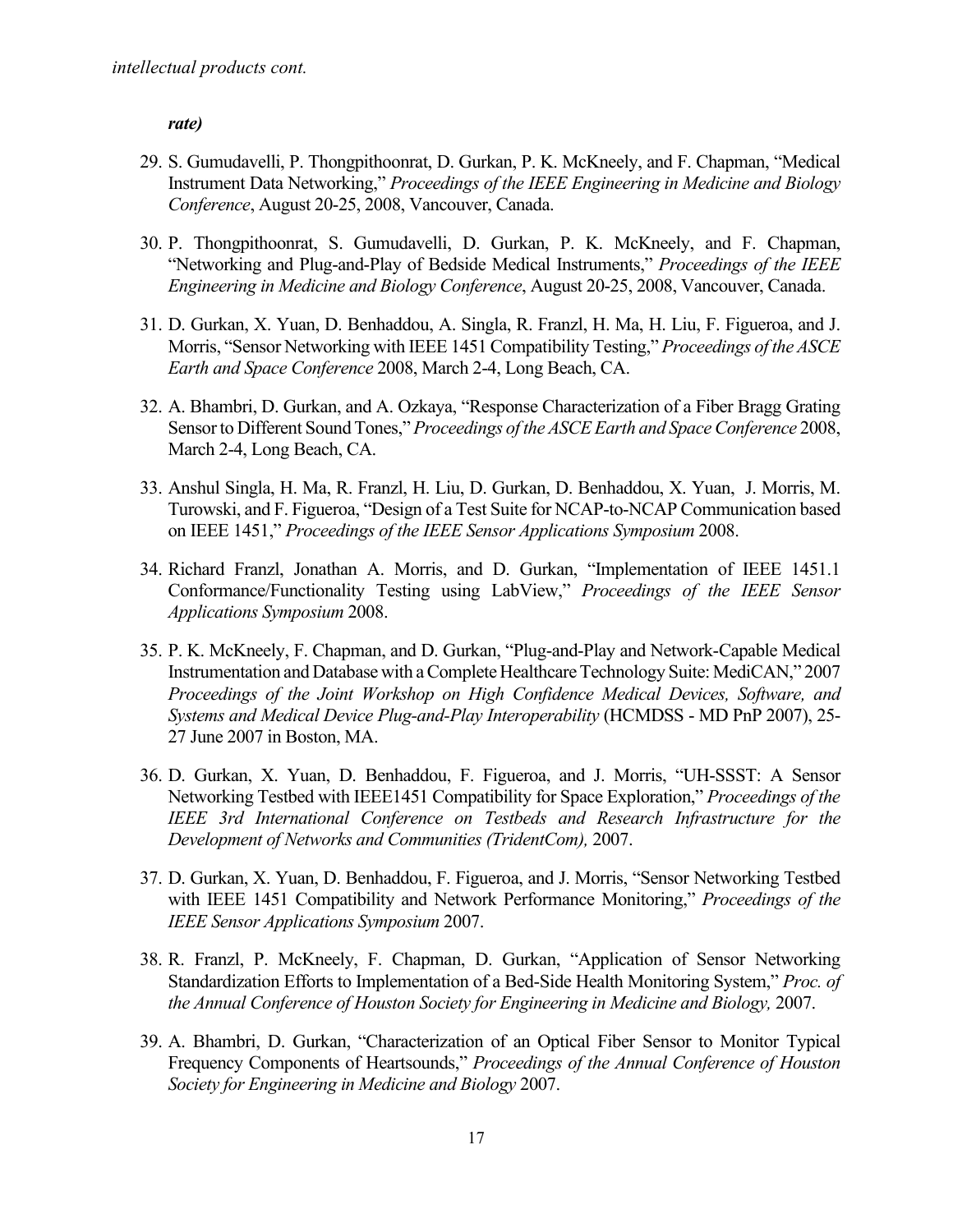- 40. D. Gurkan, A. Mickelson, D. Benhaddou, and Z. Pan, "NSF Grantee Presentation: Results of a Collaborative Remote "Optical Circuits" Laboratory Implementation," *NSF Grantee poster presentation at the ASEE Annual Conference*, Hawaii, June 2007.
- 41. F. Attarzadeh, V. Gallardo, D. Gurkan, and E. Barbieri, "Teaching and Graduate Assistants Training," *Proceedings of the ASEE-Gulf Southwest Annual Meeting*, February 2007.
- 42. Richard Franzl, D. Gurkan, D. Benhaddou, and A. Mickelson, "E-Learning Laboratories for Optical Circuits: Separation of Imperfections in Technology and Teaching Methodologies," *International Journal of Modern Engineering (IJME) - INTERTECH International Conference*, October 2006.
- 43. Anh Nguyen, D. Gurkan, "Optical CDMA Code Collision and Translation Performance Analysis," *Proceedings of the 31st Annual IEEE Conference on Local Computer Networks (LCN)*, October 2006.
- 44. S. Chacon, D. Benhaddou, D. Gurkan, "Secure Voice over the Internet Protocol (VoIP) using Virtual Private Networks (VPN) and Internet Protocol Security (IPSec)," *IEEE Region 5 Technical, Professional, and Student Conference*, April 2006.
- 45. S. Chacon, D. Benhaddou, D. Gurkan, "Experimental Design of a Laboratory for Voice Over IP using SIP," *Proceedings of the ASEE-Gulf Southwest Annual Meeting*, March 2006.
- 46. D. Benhaddou, D. Gurkan, H. Kodali, E. McKenna, A. Mickelson and F. Barnes, "Online Laboratory for Optical Circuits Courses: Effective concept mapping," *Proceedings of the ASEE-Gulf Southwest Annual Meeting*, March 2006.
- 47. D. Gurkan, F. Attarzadeh, D. Benhaddou, V. Gallardo, and S. Chacόn, "Learning-Centered Laboratory Instruction for Engineering Technology," *Proceedings of the ASEE-Gulf Southwest Annual Meeting*, March 2006.
- 48. F. Attarzadeh, D. Benhaddou, D. Gurkan, and R. Khalili, "Innovative Improvements to Engineering Technology Laboratory Education to Engage, Retain and Challenge Students of the 21st Century," *Proceedings of the ASEE-Gulf Southwest Annual Meeting*, March 2006.
- 49. D. Gurkan, D. Starodubov, and X. Yuan, "Monitoring of the Heartbeat Sounds using an Optical Fiber Bragg Grating Sensor," *Proceedings of the 4th IEEE International Conference on Sensors*, A3L-C, Irvine, November, 2005.
- 50. V. Wongvilaivarin, D. Gurkan, H. Malki, "Wireless Communication Application of J2ME for a Restaurant Carry-Out Ordering Scheme," *Proceedings of the 3rd International Conference on Computing, Communications and Control Technologies* (CCCT '05), Austin TX, July 2005.
- 51. E. McKenna, R. Direen, F. Barnes, D. Gurkan, A. Mickelson, and D. Benhaddou, "E-learning Environmental Design of a Distributed Online Laboratory for Optical Circuits Courses," *Proceedings of the ASEE Annual Conference*, Portland, OR, May 2005.
- 52. D. Gurkan, E. Cumberbatch, M. de Pass, H. Morris, "Identification of Semiconductor Parameters from Gate Capacitance Data," *Proceedings of the 4th Southern California Applied*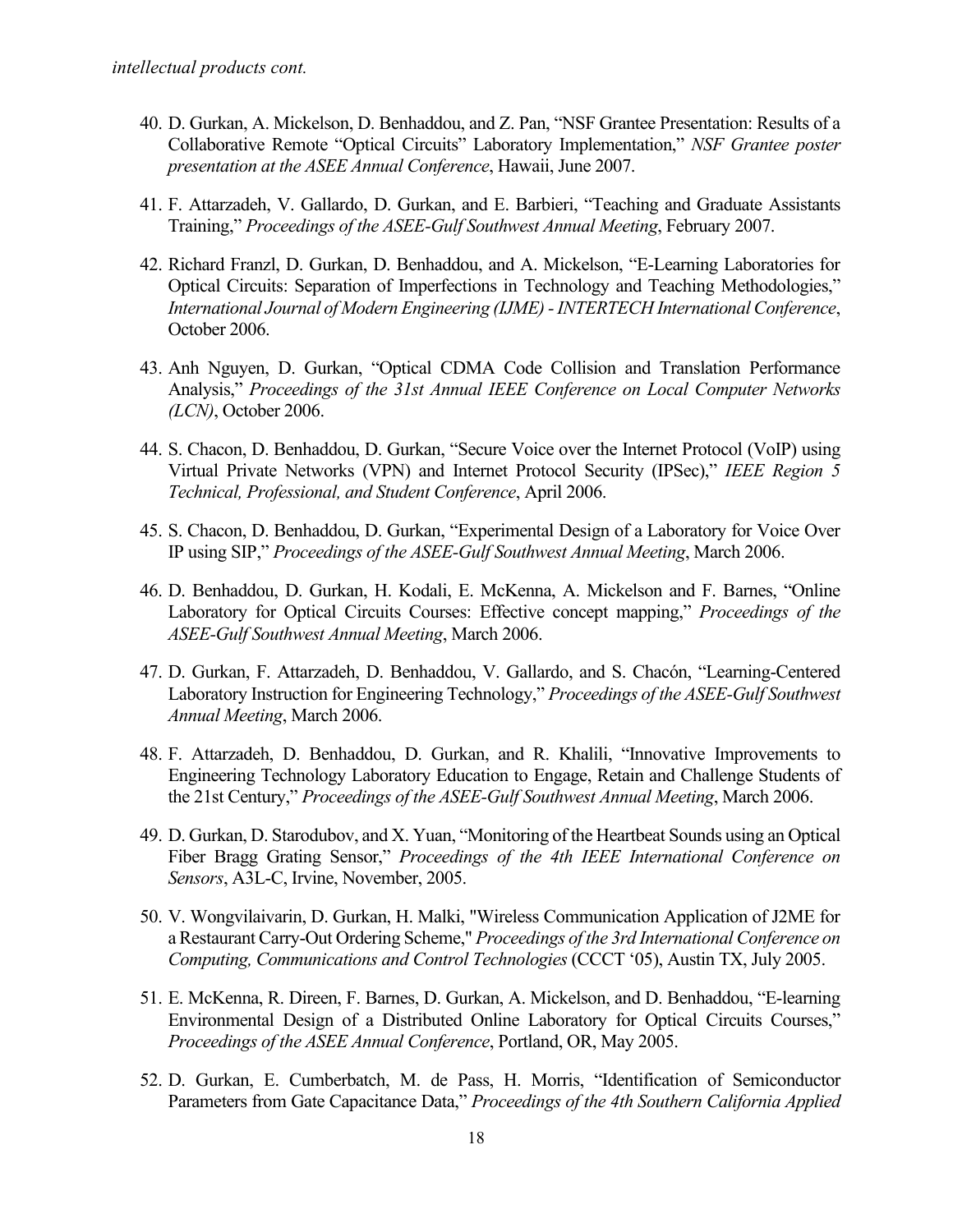*Mathematics Symposium* (SoCAMS), May 2004.

- 53. S. Kumar, D. Gurkan, A. E. Willner, K. Parameswaran, M. Fejer, "All-optical half adder using a PPLN waveguide and an SOA," *Proceedings of the Optical Fiber Communications Conference'04*, Los Angeles, CA, March 2004.
- 54. P. Ebrahimi, D. Gurkan, A. B. Sahin, D. S. Starodubov, and A. E Willner, "Experimental demonstration of multiple-wavelength hard limiting receiver for reducing MAI noise in a 2-D time and wavelength O-CDMA system," *Proceedings of the European Conference on Optical Communications'03*, Rimini, Italy, September 2003.
- 55. D. Gurkan, S. Kumar, A. B. Sahin, A. E. Willner, K. R. Parameswaran, M. M. Fejer, D. S. Starodubov, J. Bannister, P. Kamath, and J. Touch, "All-optical wavelength and time 2-D code converter for dynamically reconfigurable O-CDMA networks using a PPLN waveguide," *Proceedings of the Optical Fiber Communications Conference'03*, paper FD, Atlanta, GA, March 2003.
- 56. A. B. Sahin, P. Saghari, L. Yan, D. Gurkan, and A. E. Willner, "Bias-induced diversitydetection (BIDD) technique for robust transmission of subcarrier-multiplexed channels," *Proceedings of the Optical Fiber Communications Conference'03*, Atlanta, GA, March 2003.
- 57. Z. Yu, Z. Pan, Y. Wang, Y. W. Song, D. Gurkan, M. C. Hauer, D. Starodubov, and A. E. Willner, "Polarization-insensitive four-wave mixing wavelength conversion using a fiber Bragg grating and a Faraday rotator mirror," *Proceedings of the Optical Fiber Communications Conference'03*, Atlanta, GA, March 2003.
- 58. J. E. McGeehan, S. Kumar, D. Gurkan, J. Bannister, J. Touch, and A. E. Willner, "Optical timeto-live (TTL) decrementing and subsequent dropping of an optical packet," *Proceedings of the Optical Fiber Communications Conference'03*, Atlanta, GA, March 2003.
- 59. D. Gurkan, S. Kumar, A. E. Willner, K. R. Parameswaran, and M. M. Fejer, "Simultaneous and independent label swapping of multiple WDM channels in an all-optical packet-switched network using PPLN waveguides as wavelength converters", *Proceedings of the European Conference on Optical Communications'02*, paper 5.5.7, Copenhagen, Denmark, September 2002.
- 60. D. Gurkan, M. Hauer, A. B. Sahin, Z. Pan, S. Lee, A. E. Willner, K. R. Parameswaran, and M. M. Fejer, "Demonstration of multi-wavelength all-optical header recognition using a PPLN and optical correlators," European Conference on Optical Communications'01, paper We.B.2.5 **(ranked 1st in optical networking category)**, Amsterdam, The Netherlands, October 2001.
- 61. D. Gurkan and A. E. Willner, "Transient behavior of L-band and C-band EDFAs in add/drop multiplexed 40-channel WDM network," *Proceedings of the Conference on Lasers and Electro-Optics'01*, paper CThH5, Baltimore, MD, May 2001.
- 62. P. Ebrahimi, M. C. Hauer, Q. Yu, R. Khosravani, D. Gurkan, D. W. Kim, D. W. Lee and A. E. Willner, "Statistics of polarization dependant gain in Raman fiber amplifiers due to PMD,"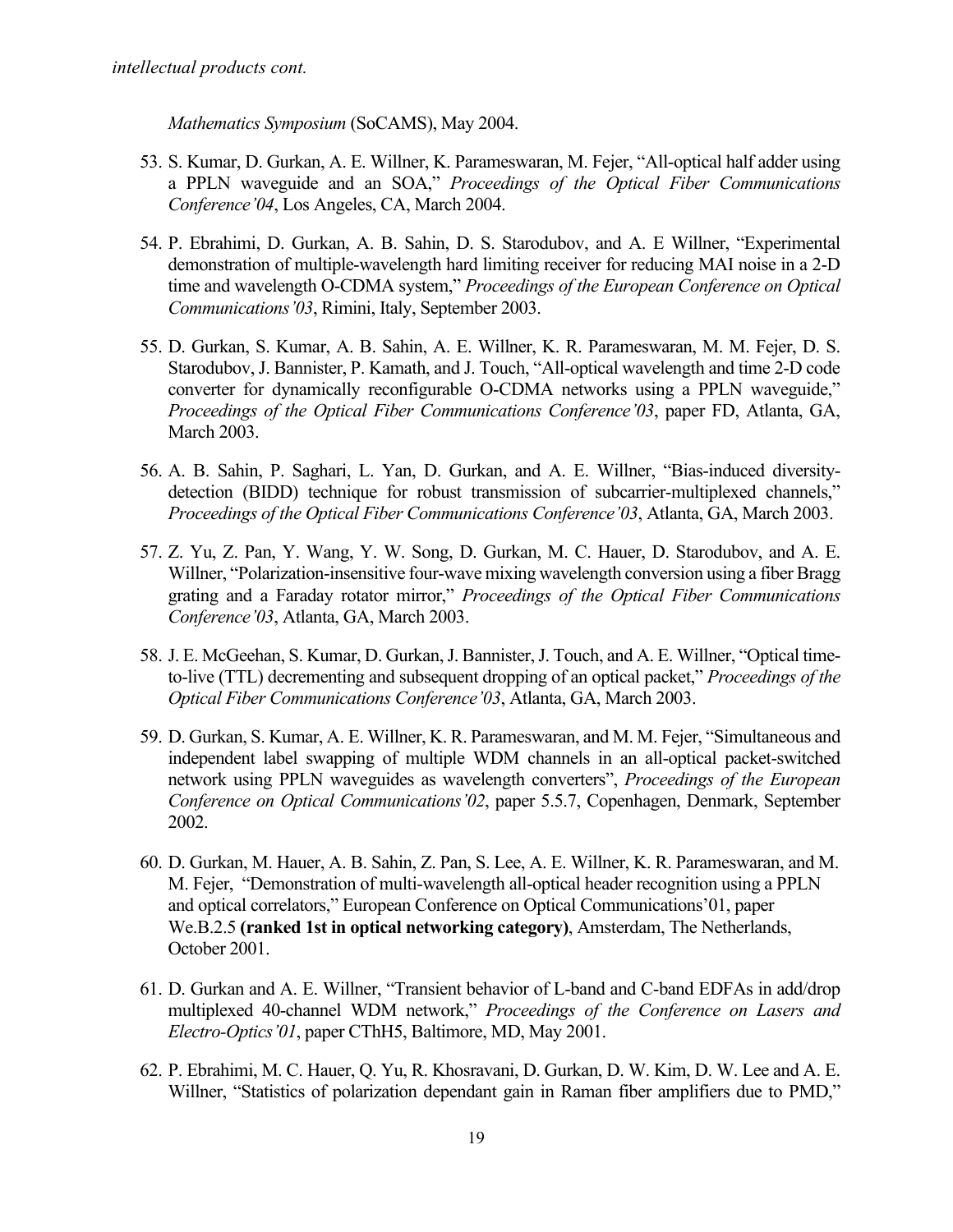*Proceedings of the Conference on Lasers and Electro-Optics'01*, paper CtuJ1, Baltimore, MD, May 2001.

- 63. M. C. Cardakli, D. Gurkan, S. A. Havstad, and A. E. Willner, "Variable-bit-rate header recognition for reconfigurable networks using fiber-Bragg-grating tunable optical correlators," *Proceedings of the Conference on Optical Fiber Communications'00*, paper TuN2, Baltimore, MD, February 2000.
- 64. M. C. Cardakli, D. Gurkan, S. A. Havstad, A. E. Willner, K. R. Parameswaran, M. M. Fejer, and I. Brenner, "All-optical time-slot-interchange and wavelength conversion using differencefrequency-generation and FBGs," *Proceedings of the Conference on Optical Fiber Communications '00*, **Post-Deadline paper PD-34**, Baltimore, MD, February 2000.

### **5-** *Peer-reviewed Publications in Progress*

- 1. Stuart Baxley, Nicholas Bastin, and Deniz Gurkan, "End-to-End Security and Reliability using Network Functions: Resources, Protocol Design, and Network Overhead"
- 2. Levent Dane and Deniz Gurkan, "A Holistic Analysis of Web-based Applications Using Geographically-Distributed Network Traffic Data: Metrics for Reliability and Quality Assessment"
- 3. Deniz Gurkan, Nicholas Bastin, "Network Protocol Observations in Learning Trusted Data and Transactions towards Secure Design of Networks," IEEE Transactions on Education.
- 4. Catherine Horn, Deniz Gurkan, Jennifer Chauvot, "Learning Data for Just in Time Pedagogical Insights towards Improving Instructional Methods," *International Journal of Educational Research*.
- 5. Jennifer Chauvot, Deniz Gurkan, and Catherine Horn, "Pedagogical Content Knowledge of Instructors in Delivery of Cybersecurity Courses"
- 6. Stuart Baxley, Hamidreza Validi, Illya V. Hicks, Deniz Gurkan, "Graph Bin Packing Algorithm" (in collaboration with Rice University)
- 7. Adeleke Oluwamayowa, Deniz Gurkan, "Traffic Metrics for Application Analysis"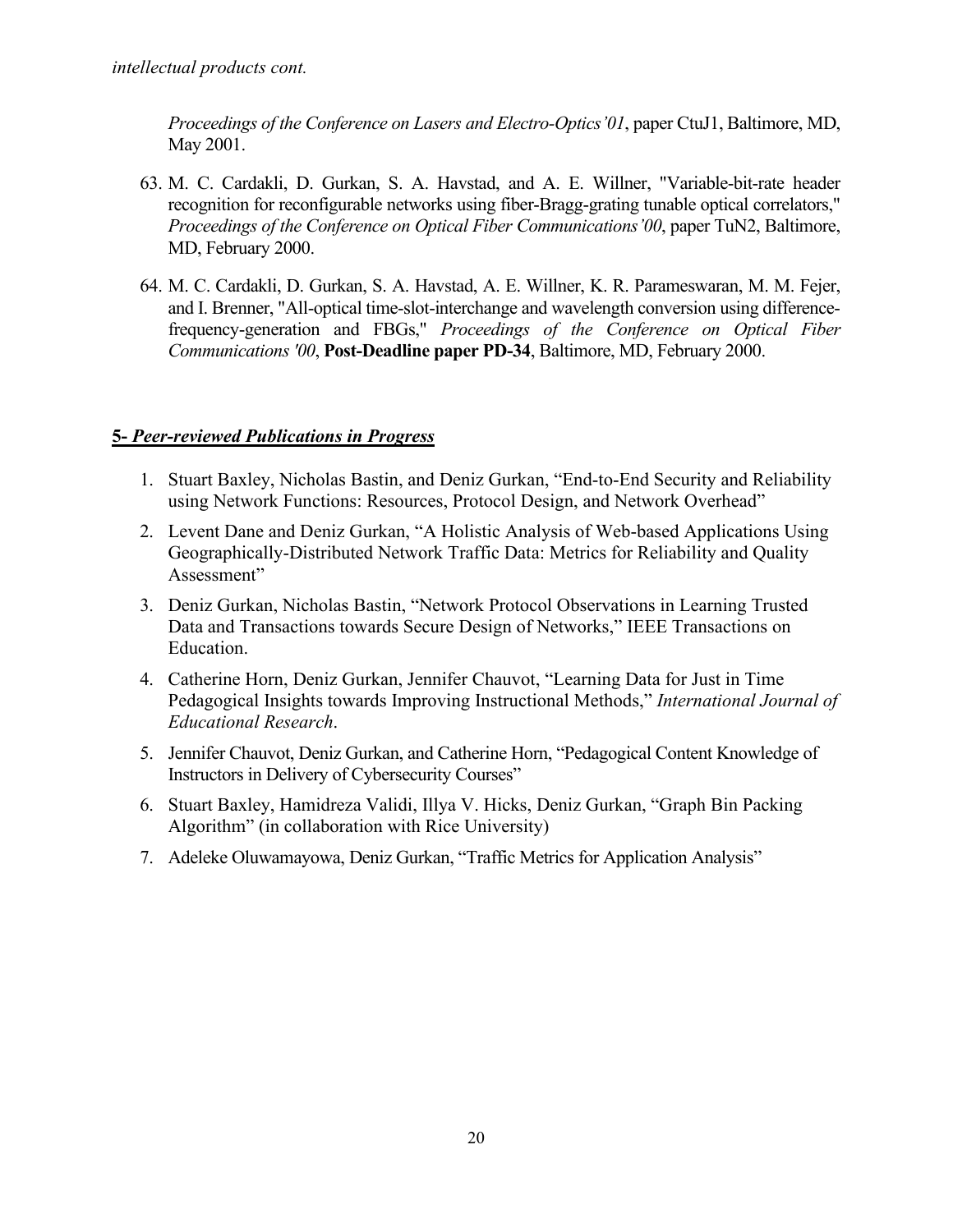#### **THESES AND DISSERTATIONS SUPERVISED**

- 1. Veravat Wongvilaivarin: (Master's Project Committee Member 2005 Spring) *Cell phone user interface design for lunch delivery.* University of Houston
- 2. Ning Yao: (Master's Project Committee Chair 2006 Spring) *MPLS interfacing to increase Mobile IP performance.* University of Houston
- 3. Kaushik Ramanathan: (Master's Project Committee Chair 2006 Fall) *Convergence of layer 2 and layer 3.* University of Houston
- 4. Zhe Zhu: (Master's Thesis Committee Chair 2006 Summer) *Route Optimization in Mobile IPv4 and Analysis of Throughput.* University of Houston
- 5. Thien-Thuy Tran: (Master's Thesis Committee Chair 2006 Fall) *Reconfigurable optical adddrop multiplexer technology and system implementations.* University of Houston
- 6. Makrand Wagh: (Master's Thesis Committee Member 2006 Fall) *Development of an RFID Web-based access and tracking software.* University of Houston, in Industrial Engineering
- 7. Anshul Bhambri: (Master's Thesis Committee Chair 2007 Fall) *Optical fiber Bragg grating biomedical sensor system for heart sound monitoring.* University of Houston
- 8. Anh Ngyuen: (Master's Thesis Committee Chair 2007 Spring) *Optical CDMA performance analysis with contention resolution.* University of Houston
- 9. Shivangi Bhatt: (Master's Thesis Committee Chair 2007 Fall) *Optical CDMA centralized smart system and distributed system comparative study.* University of Houston
- 10. Richard Franzl: (Master's Thesis Committee Chair 2007 Fall) *Plug-and-play sensor networking.* University of Houston
- 11. Aslihan Ozkaya: (Master's Thesis Committee Chair 2008 Spring) *Optical fiber Bragg grating sensor development and testing.* University of Houston
- 12. Mi Ryeo Cia Park: (Master's Thesis Committee Member 2008 Summer) *RFID in warehouse for supply shain management.* University of Houston, in Industrial Engineering
- 13. Anshul Singla: (Master's Thesis Committee Chair 2008 Summer) *Sensor networking with IEEE 1451 standard.* University of Houston
- 14. Jing Zheng: (Master's Thesis Committee Member 2008 Summer) *Task Scheduling with Resource Constraint in Heterogeneous Computing System Using Real-Value Particle Swarm Optimization Algorithms* University of Houston
- 15. Haoying Liu (Master's Thesis Committee Member 2008 Summer) *A Fault Tolerant Efficient Scheduling Method for Improved Network Delay in Distributed Sensor Networks* University of Houston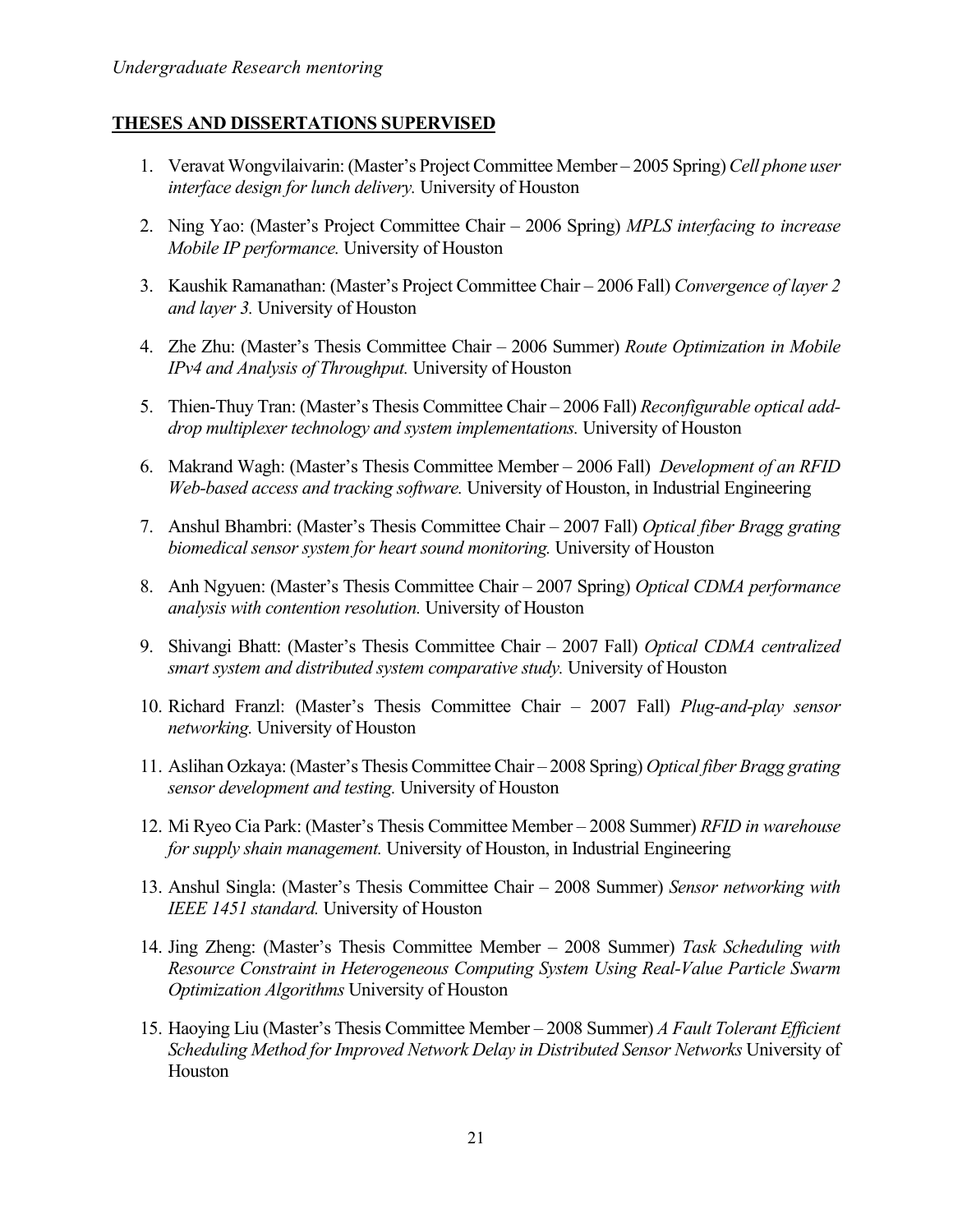- 16. Dapo Oguntoyinbo: (Master's Thesis Committee Member 2007 Fall) Content-Addressable Memories University of Houston in Electrical and Computer Engineering
- 17. Mona Thaker: (Master's Thesis Committee Member 2007 Fall) *Analysis of network latencies in Video conferencing using a custom FPGA based video conferencing system* University of Houston in Electrical and Computer Engineering
- 18. Priti Patel: (Master's Thesis Committee Member 2007 Fall) *Centralized Key Management on Reconfigurable SoCs* University of Houston in Electrical and Computer Engineering
- 19. Lasya Kesireddy: (Master's Thesis Committee Member 2007 Fall) *Design methodologies of Hardware Encryption and Decryption* University of Houston in Electrical and Computer Engineering
- 20. Madhurima Pore: (Master's Thesis Committee Member 2007 Fall) *Network on a Chip* University of Houston in Electrical and Computer Engineering
- 21. Il Mo Jung: (Dissertation Committee Member 2007 Fall) *Cross-Layer Traffic Control through the Wireless Channel State Extraction from Data Link Layer* University of Houston in Electrical and Computer Engineering
- 22. Sindhu Manda: (Mater's Project Committee Chair 2008 Fall) *TEDS implementation of IEEE 1451.0.* University of Houston
- 23. Pongnarin Thonpithoonrat: (Master's Thesis Committee Chair 2008 Fall) *Closely-coupled networking for healthcare networks.* University of Houston
- 24. Woowon Jang: (Master's Project Committee Chair 2008 Summer) *NS-2 implementation of IEEE 802.11e patch for pre-emptive prioritization.* University of Houston
- 25. Suman Gumudavelli: (Master's Thesis Committee Chair 2009 Summer) *Networking of IEEE 1451.1 Compatible Smart Sensor Nodes* University of Houston
- 26. Roopa Krishnappa: (Master's Thesis Committee Chair 2009 Fall) *Data plane measurements for GENI.* University of Houston
- 27. Radhika Zanwar: (Master's Thesis Committee Chair 2010 Spring) *Workflow Creation in Joint Venture Reporting* University of Houston
- 28. Neha Bhongale: (Master's Thesis Committee Chair 2009 Fall) *Workflow Analysis in Joint Venture Reporting* University of Houston
- 29. Chris DeVito: (Master's Thesis Committee Chair 2009 Fall) *Integration of Physical Layer Measurements into perfSONAR Software Architecture* University of Houston
- 30. Hafsa Farooqui: (Master's Project Committee Chair 2009 Fall) *Security Issues in Healthcare Information Technology* University of Houston
- 31. Madeeha Naaz: (Mater's Project Committee Chair 2009 Fall) *Optical Powermeter Creation using Photodetectors* University of Houston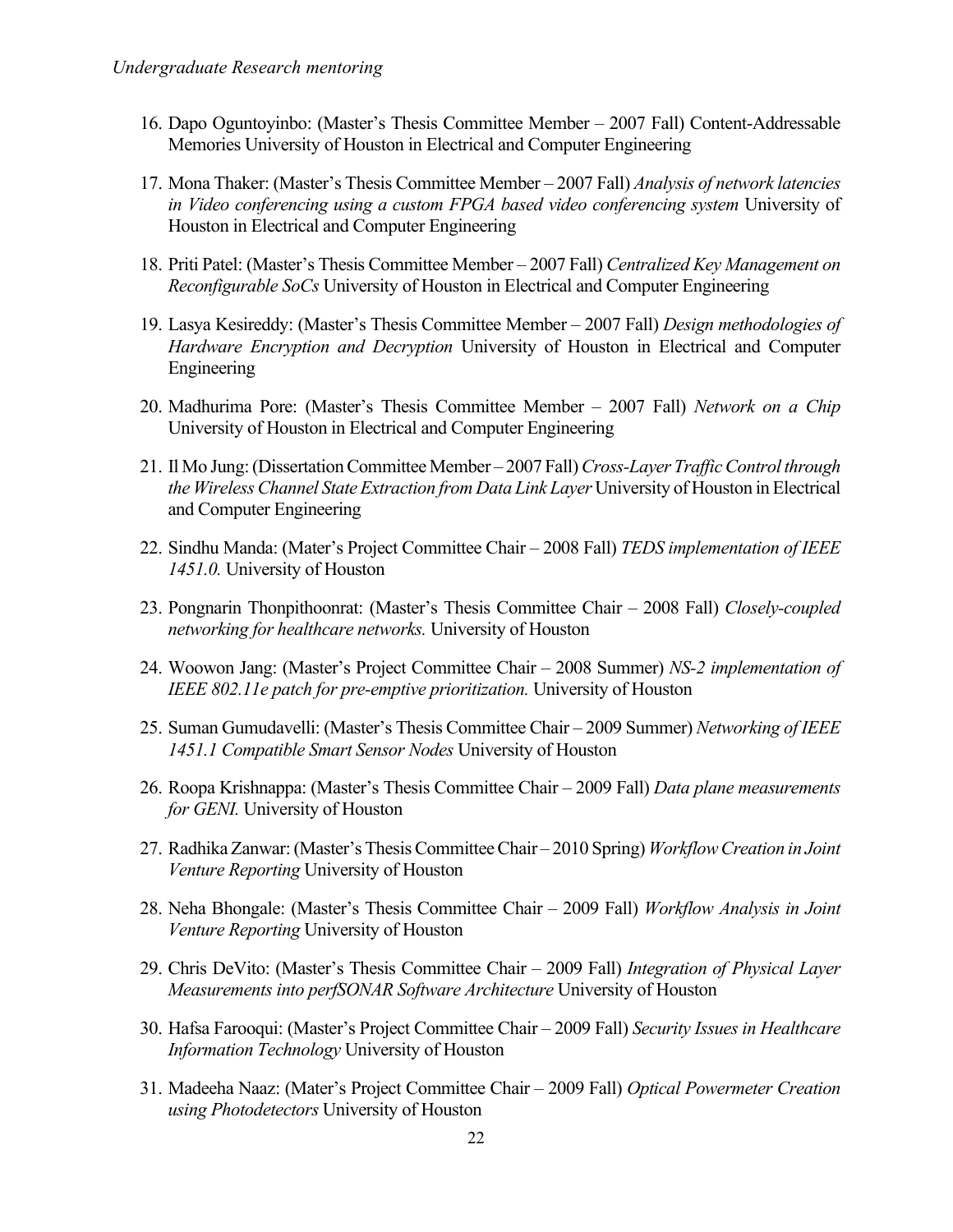- 32. Ashwin Juvva: (Master's Thesis Committee Chair 2010 Summer) *SNMP-enabled Smart Sensor Nodes with IEEE 1451.1, .0, and .5 Plug-and-Play Capabilities* University of Houston
- 33. Shantanu Mujumdar: (Master's Thesis Committee Chair 2010 Spring) *Simulation Study for a Tightly-Coupled CAN System in Medical Instrument Networking Applications using Matlab.* University of Houston in Electrical and Computer Engineering
- 34. Rakesh Chintha: (Master's Project Committee Chair 2009 Fall) *Creation of a User Interface with Artificial Intelligence Programming Practices* University of Houston
- 35. Zhifeng (Jeff) Luo: (co-advisor PhD Thesis, Fall 2009) *Cooperative communication based on IDMA* South China University of Technology, School of Electronic and Information Engineering,
- 36. Raj Gautam: (Master's Thesis Committee Chair 2009 Summer) *User Interface Design for Configurable and Programmable Measurements at a GENI Node* University of Houston
- 37. Julian Naravo: (Master's Thesis Committee Member 2010 Spring) *Physical Layer Impairments on a Deployed Network for Technology For All Initiative in Houston* University of Houston
- 38. Sphurthi Annamraju (Master's Thesis Committee Chair 2010 Fall) *Middleware Design for Sensor Networks* University of Houston
- 39. Maanasa Madiraju (Master's Thesis Committee Chair 2010 Fall) *Control Framework Emulation and Implementation for GENI Platform* University of Houston
- 40. Syed Alamdar Hussain (Master's Thesis Committee Chair 2010 Fall) *Sensor Network Management using SNMP and Sensor MIB Design* University of Houston
- 41. Haitham Aldmour (Master's Thesis Committee Member 2011 Spring) *Analysis of the Availability Construct of Dynamic Circuit Networks* University of Houston
- 42. Aparna Kulkarni (Master's Project Committee Chair 2011 Summer) U*nified measurement data exchange of production operations in the oil and gas industry* University of Houston
- 43. Joseph Mathew (Master's Thesis Committee Member 2011 Spring) *Region Matching for Content based Image Retrieval* University of Houston Computer Science Department
- 44. Charu Hans (Master's Thesis Member 2011 Spring) *Quantitative Analysis of Multispectral Urine Sediments with Decision Fusion* University of Houston, Computer Science Department
- 45. Mustafa Bayraktar (Master's Thesis Committee Chair 2011 Summer) I*mage guided preoperative planning for aortic valve replacement* University of Houston
- 46. Bekir Sahin (Master's Project Committee Chair 2011 Summer) *Kinematic analysis of multiple degrees of freedom robots* University of Houston
- 47. Janaki Kuruganti (Master's Thesis Committee Chair 2011 Fall) *Sensor Network Data Exchange Management using Ganglia* University of Houston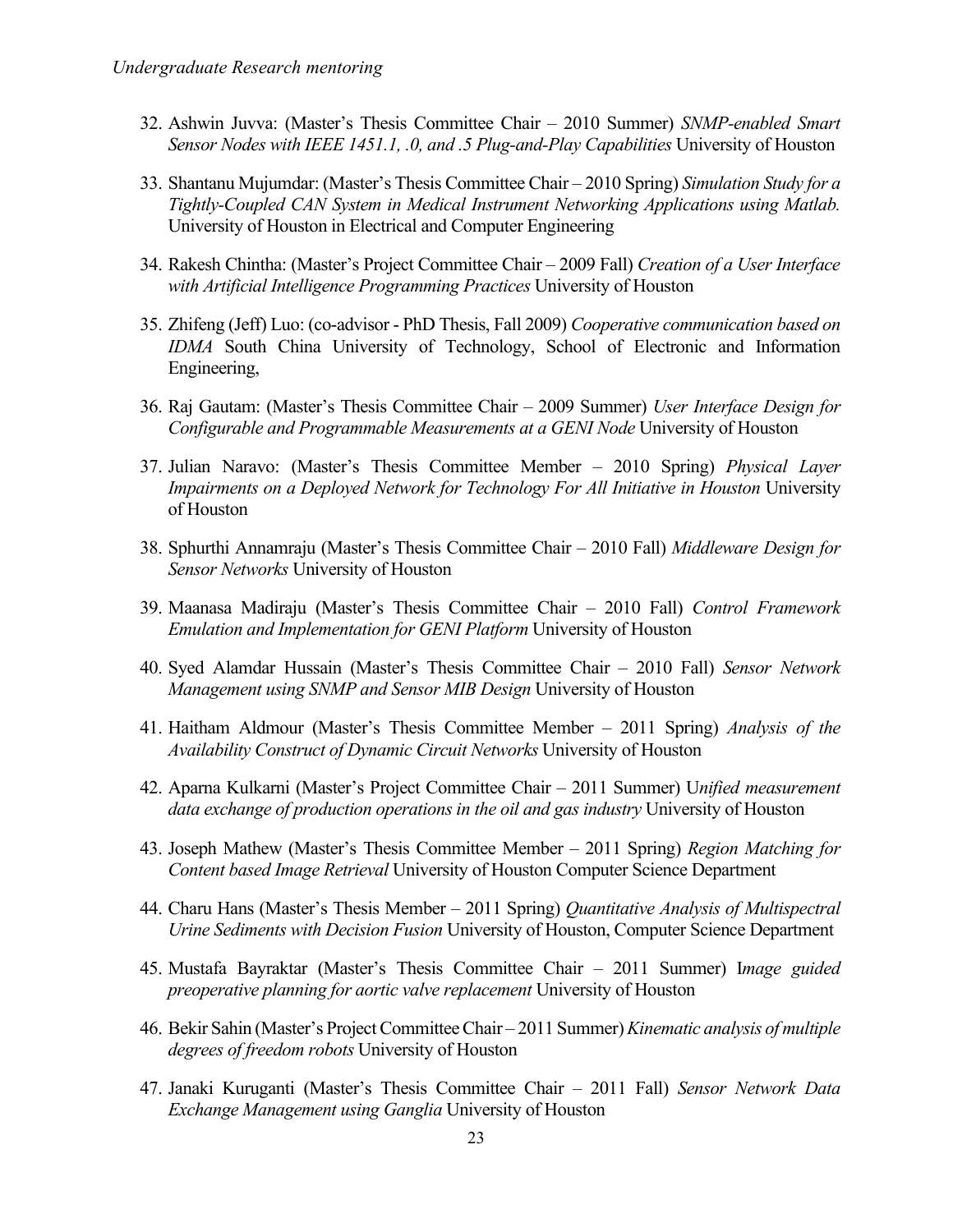- 48. Kashyap Naraparaju (Master's Project Committee Chair 2011 Fall) *Deployment of Eucalyptus Clusters as End Points to University of Houston, Rice University* University of Houston
- 49. Karthik Ram Narumanchi (Master's Project Committee Chair 2011 Fall) *LEARN and GENI Integration using ORCA as a Control Framework* University of Houston
- 50. Sofia Shahid (Master's Project Committee Chair 2012 Spring) *Networking and Sensor Integration for Smart Grid Applications* University of Houston
- 51. Divya Pathiramanna (Master's Project Committee Chair 2012 Spring) *Optical Burst Switching Re-defined on a Software-Defined Networking Platform* University of Houston
- 52. Harsha Natarajan (Master's Project Committee Chair 2012 Fall) *OpenFlow Application on Dynamic Circuit Networking* University of Houston
- 53. Arshad Adam Sait (Master's Project Committee Chair 2013 Spring) *Quality of Service Implementation in Software-Defined Networking* University of Houston
- 54. Jeremy Turnball (Master's Project Committee Chair 2012 Spring) *Implementation of a SCADA Laboratory with Networking* University of Houston
- 55. Huy Vo (Master's Project Committee Chair 2012 Fall) *Interoperable Data Exchange for Emergency Management Applications* University of Houston
- 56. Arijit Bose (Master's Thesis Committee member 2012 Spring) *Automated Spatial Alignment of 3D Torso Images* University of Houston Computer Science Department
- 57. Praveen Mala (Master's Thesis Committee Chair 2012 Fall) *OpenFlow Implementation with an Innovative Data Plane Concept* University of Houston Computer Science Department
- 58. Anand Arun Daga (Master's Thesis Committee Chair 2012 Fall) *Feasibility of IF-MAP Protocol Implementation for Interoperable Data Exchange at the University of Houston Information Technology Departments* University of Houston Computer Science Department
- 59. Bahaa Araji (Master's Thesis Committee Chair 2014 Spring) *Location-based addressing for IPv6 with OpenFlow Protocol* University of Houston
- 60. Levent Dane (Master's Thesis Committee Chair 2014 Summer) *Data Plane Acceleration for Software-Defined Networks* University of Houston
- 61. Frank Mueller (Master's Project Committee Chair 2013 Fall) *Connectivity Concerns for OpenFlow-based Networks* University of Houston
- 62. Noe Nevarez (Master's Project Committee Chair 2012 Fall) *Detection and Automated Blocking of DoS Attacks using Software-Defined Networking Paradigm* University of Houston
- 63. Srujan Sama (Master's Project Committee Chair Fall 2013) *Wireless Connectivity Options in OpenFlow Protocol Networking* University of Houston
- 64. Parth Gala (Master's Project Committee Chair Spring 2014) *Interoperable Data Exchange in*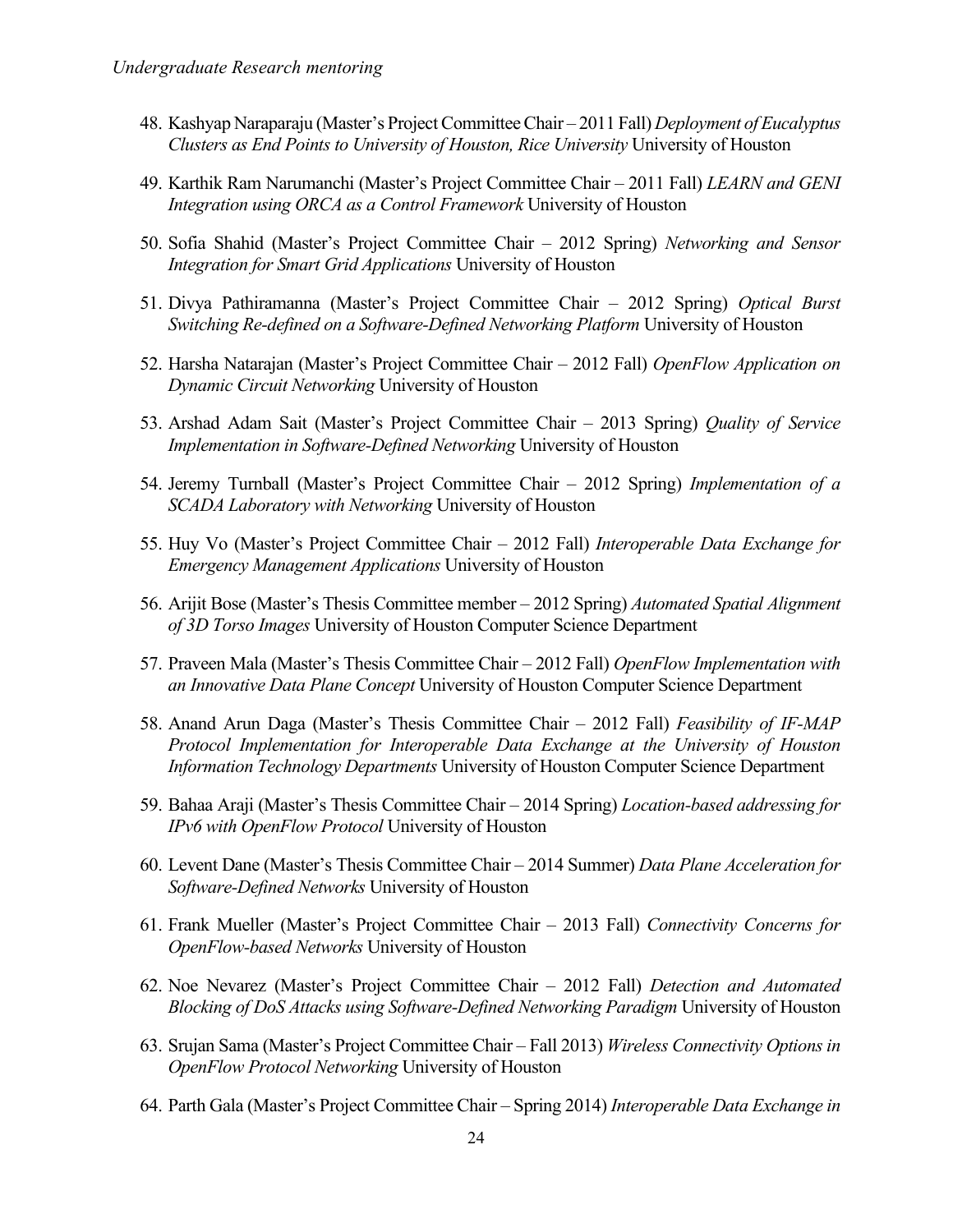*Information Technology* University of Houston

- 65. Padmaja Dittavi (Master's Project Committee Chair Spring 2013) *Data Center Networking* University of Houston
- 66. Anatoliy Malishevski (Master's Project Committee Chair Fall 2014) *Implementation of Network Management Functions in a Software-Defined Network Environment* University of Houston
- 67. Gandhimathi Velusamy (Master's Thesis Committee Chair Spring 2014) *Network Programming Experiences for Undergraduate Networking Course and Labs on a Nationwide Testbed* University of Houston
- 68. RajaRevanth Narisetty (Master's Thesis Committee Chair Fall 2013) *Software-defined Distributed Security in Data Center Networks* University of Houston
- 69. Rohit Bagli (Master's Project Committee Chair Summer 2014) *DNS based network complexity index and network management implications*
- 70. Kiran Vemuri (Master's Thesis Committee Chair December 2014) *Policy Carry-Over for mobility in Software Defined Networks*
- 71. Chanpol Visitsathapong (Master's Thesis Committee Chair December 2014) *Protocol independent forwarding element development using the Erlang programming language*
- 72. Satyajeet Padmanabhi (Master's Thesis Committee Chair Summer 2015) *Measurement strategies for networking testbeds with security experiments*
- 73. Abdul Navaz (Master's Thesis Committee Chair Summer 2015) *Distributed redundancybased applications with software-based forwarding elements*
- 74. Long Tran (Master's Thesis Committee Chair Fall 2015) *Networking testbed measurement infrastructure considerations*
- 75. Ateeth Kumar Thirukkovulur (Master's Thesis Committee Chair Summer 2015) *Network debugging implementation with wireshark and network flow separation* University of Houston Electrical and Computer Engineering Department
- 76. Shishir Malali (Master's Project Committee Chair Spring 2014) *Wireless Experience Metering at the University of Houston*
- 77. Shyam Kundooru (Master's Thesis Committee co-Chair Spring 2015) *Interoperable Data Exchange with Effective Linked Data*
- 78. Norarat Nuemket (Master's Project Committee Chair Summer 2015) *Software-defined Exchange Point Implementation with east-west controller communications*
- 79. Veronica Camarillo (MS project Committee Chair Summer 2015) *Aggregate manager-based deployment of an SDN overlay in UH*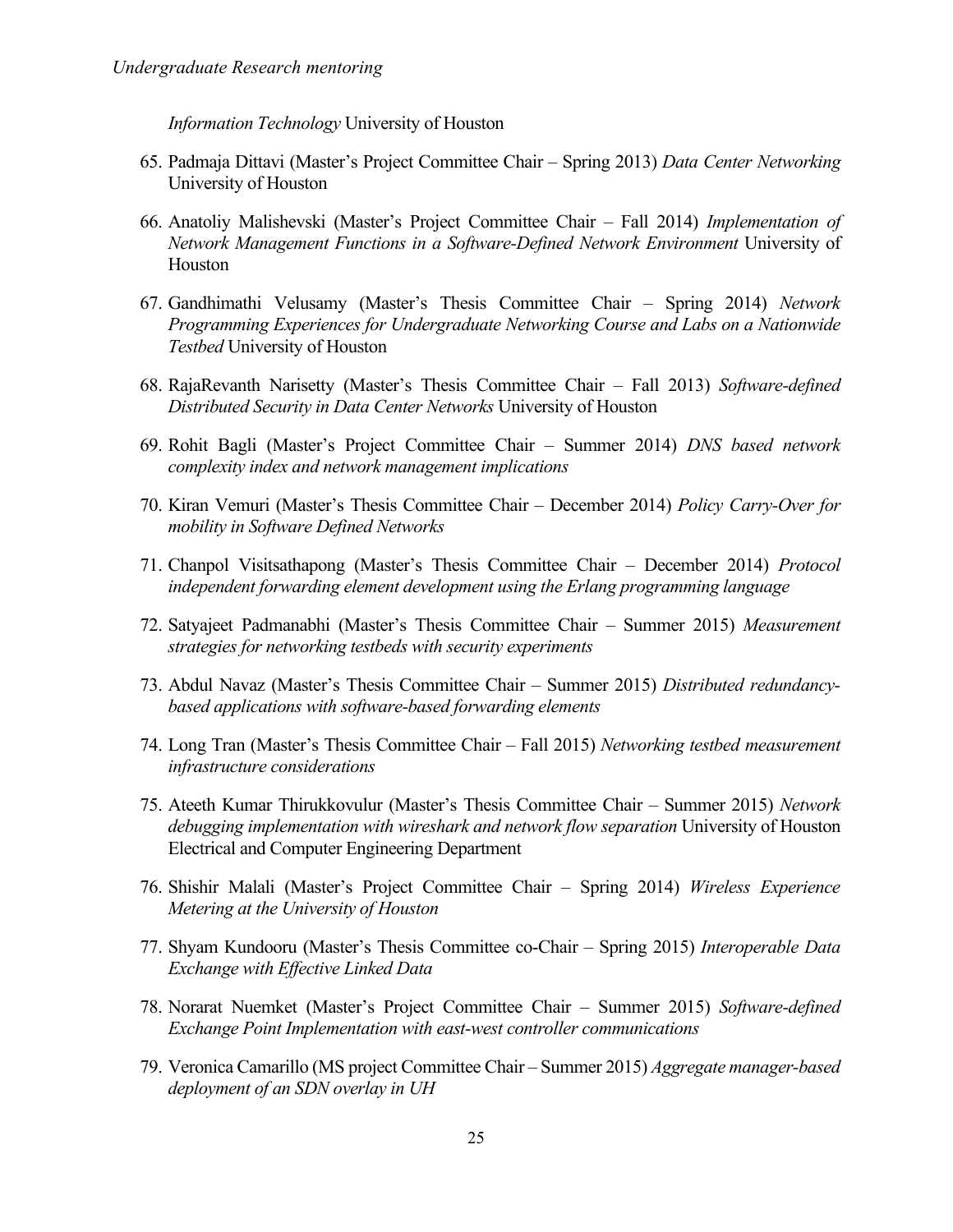- 80. Geetanjali Kamte (MS thesis committee chair Fall 2015) *Network processor unit integration with network testbeds*
- 81. Shyma Sumesh (MS project committee chair Fall 2014) *Data Center Network Design Refresh To Enable Advanced Connectivity*
- 82. Amirali Kouhi (MS Thesis Committee Chair Fall 2015) *SDNTrace for Network Debugging of SDN*
- 83. Long Tran (MS Thesis Committee Chair Spring 2016) *Path Trace for Legacy Layer 2 Path Finding*
- 84. Sudarshan Gururaj (MS project committee chair Fall 2017) *NAT network function image development for network orchestration system*
- 85. Stuart Baxley (MS Thesis Committee Chair Spring 2018) *Network Function Development for a Resilient UDP Data Transfer,* University of Houston, Engineering Technology
- 86. Levent Dane (PhD Thesis Committee Chair Spring 2020) *Geographically Distributed Internet Application Data Collection Framework,* University of Houston, Computer Science
- 87. Adeleke Oluwamayowa (PhD Thesis Committee Chair Fall 2020) *Application Agnostic Network Traffic Modeling for Realistic Traffic Generation*, University of Houston, Computer Science
- 88. Stuart Baxley (PhD Thesis Committee Chair Summer 2022) *Resource Utilization in Network Orchestration using Graph-based Bin Packing Algorithms,* University of Houston, Computer Science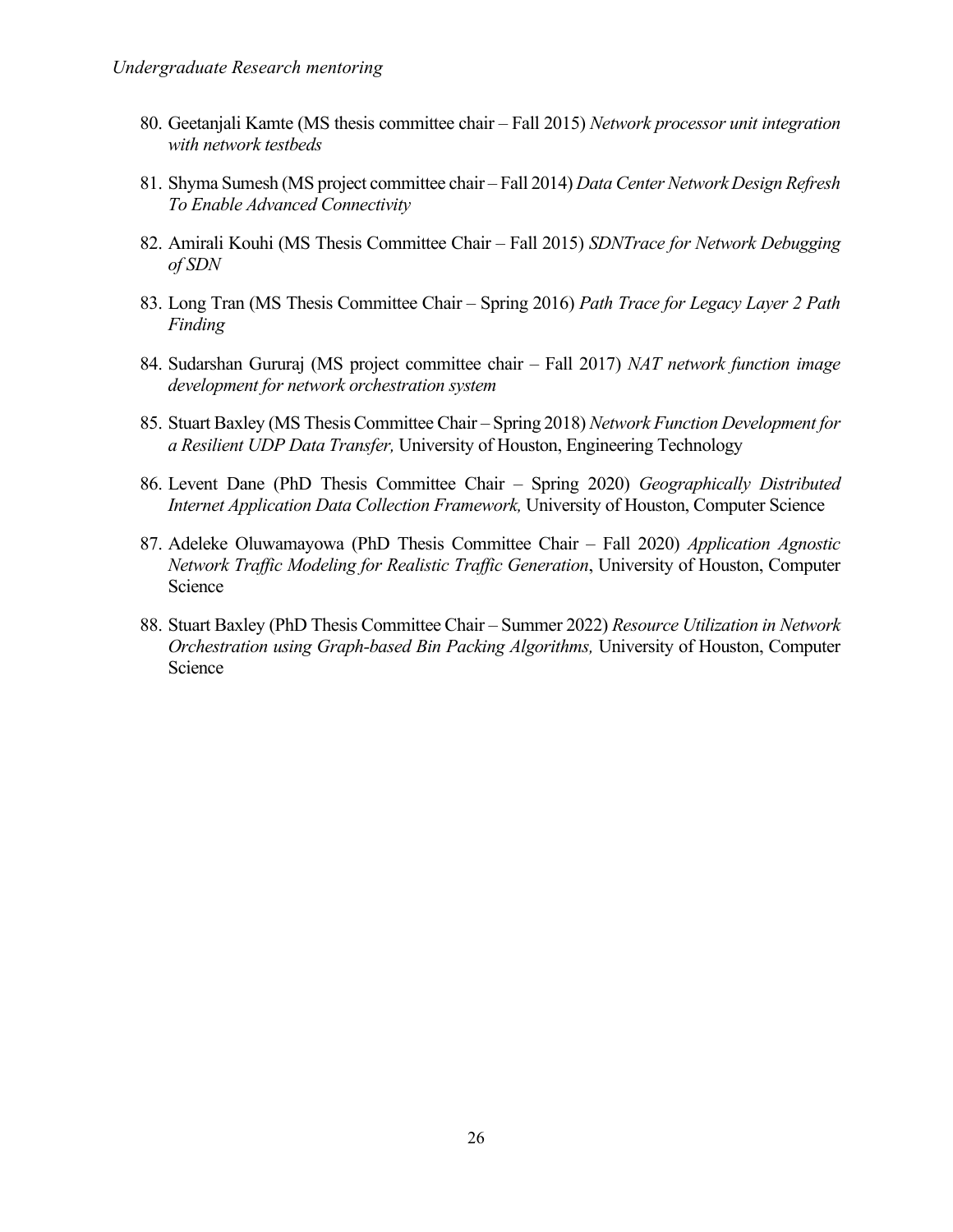## **Undergraduate Research Student Mentoring**

- 1. Alexander Duvall, Senior in Computer Engineering Technology, University of Houston, "Instructor User Interface Design for the NSF project: SATC: EDU: Network Design for Security using Protocol Trust Boundary Observations," *NSF Research Experiences for Undergraduates awardee, 2020-2021*.
- **2.** Brian Arahill, Information Technology Security, Baker College, "IoT Traffic Generation Testbed for the NSF project: CNS Core: Small: Realistic Traffic Generation through Application-Agnostic Learning," *NSF Research Experiences for Undergraduates awardee, 2020-2021*.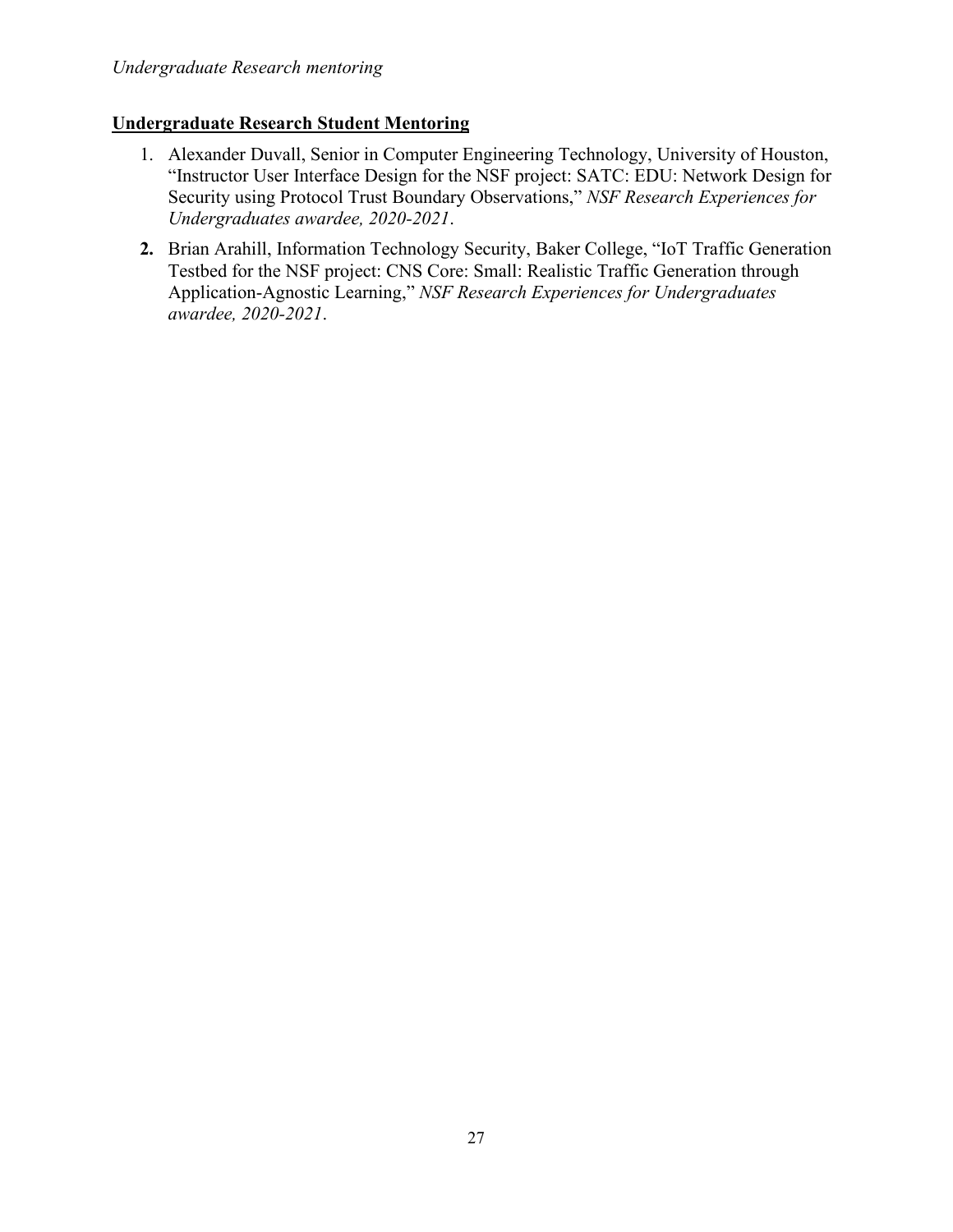### **PRESENTATIONS AND WORKSHOPS**

## **Organizer**

**SDN Workshop for Network Engineers in LEARN** December 9-11, 2013 - LEARN Quarterly meeting

**Workshop on Joint Venture Production Reporting and Production Operations** April 6th, 2009, *SPE Digital Energy Conference 2009,* Houston, TX

Workshop on **"How to Integrate LEARN to Research Activities in Texas"** February 18th, 2011, *University of Houston, TLC2,* Houston, TX

**Special Session Organizer – PlugFest for IEEE 1451 Standard** *IEEE Sensor Applications Symposium 2009-2007.*

**Co-Chair: IEEE Sensors Applications Symposium, 2011, San Antonio, TX Chair: IEEE Sensors Applications Symposium, 2013, Galveston, TX**

#### **Presenter**

**Speaker – CREDC Industry Workshop 2020, Houston, TX Panel: What's next? Looking 5 to 10 years ahead** Deniz Gurkan "Emulation of Real-Time Environments"

**Speaker – WeTeachCS Summit 2019** Deniz Gurkan "Teaching Computer Networking Protocol Behaviors," June 2019, Austin, TX.

**Speaker – WeTeachCS Summit 2018**

Deniz Gurkan and Nicholas Bastin, "Observations of Computer Networking Protocol Behaviors on Jupyter Notebooks," June 2018, Austin, TX.

**Invited Panelist – IEEE Conference on Communications and Network Security 2016** Panel I: Securing the Software Defined Networks: From Theory to Practice IEEE CNS, 17-19 October 2017, Philadelphia, PA USA

#### **Teaching Guidelines**

2004 – 2011 (every fall and spring semesters) Graduate Laboratory Assistant Orientation at Engineering Technology Department, University of Houston

#### **Presentation – NSF-GENI Engineering Conferences (GEC)**

Mar 4<sup>th</sup>, 2008, "GENI Measurements," GEC 2, Arlington, VA. Oct 30<sup>th</sup>, 2008, "Data Plane Measurements," GEC 3, Palo Alto, CA. Apr 1<sup>st</sup>, 2009, "External Measurement Tools for GENI," GEC 4, Miami, FL. Jun 26th, 2009, "GENI Measurement Architecture," First GENI Measurement Workshop, Madison, WI, web-based.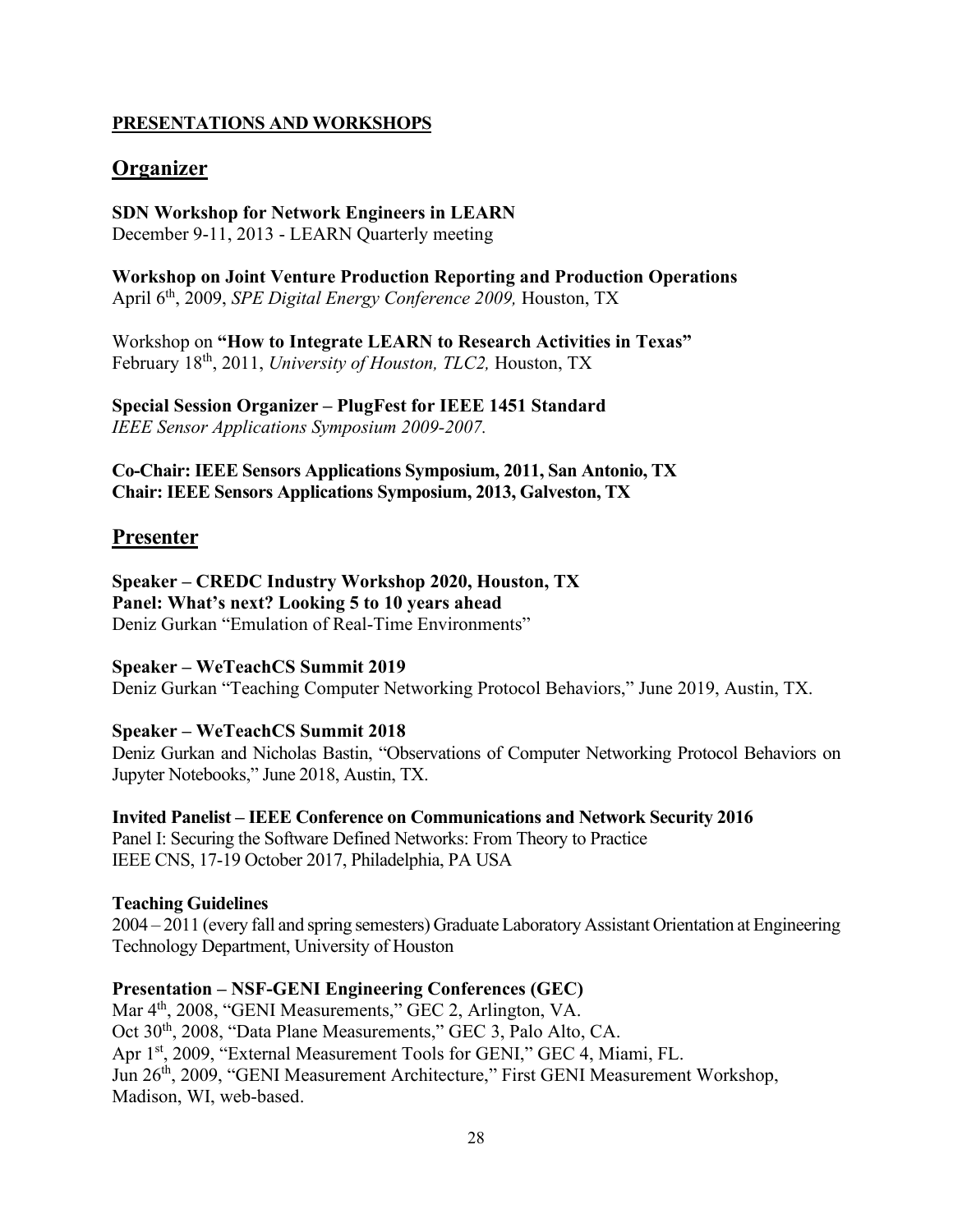July 27, 2010, "GENI LEARN and Measurements," GEC8, San Diego, CA. Nov 2, 2010, "GENI LEARN Integration," GEC9, Washington DC. July 30, 2011, "IF-MAP for GENI I&M Data Exchange," GEC11, Denver CO. Nov 2, 2011, "IF-MAP Implementation of Measurement Data Exchange," GEC12, Kansas City. Oct 23-25, 2012, "SDN and Programmability in GENI," Panel Participation, GEC15, Houston. Mar 19-21, 2013, "SDN Experiments on GENI," invited presenter, GEC16, Salt Lake City, UT. October 29, 2013, "SDN Applications and Experimentation on GENI," invited presenter, GEC18, Brooklyn, NY. **Software and Integration Demonstrations at GENI Engineering Conferences:**

GENI is a nationwide (linked globally to others) network research and education testbed funded at \$50+ million by the National Science Foundation

Multiple demonstration teams in each GENI Engineering Conferences (GEC) of GEC11  $-$  GEC22.

**Invited Speaker –** IEEE Infocom Workshop on Software-Defined and Context-aware Cognitive Radio Networks 2017 (SDN Use Cases: Software-Defined Infrastructure with Advanced Abstractions for Orchestration)

### **geni-lib Python Library Tutorial at GENI Regional Workshop**

May 24<sup>th</sup>, 2017 – TAMU GENI Regional Meeting

**Panel Speaker –** NSF CC\* PI meeting, Cyberinfrastructure to Support Large Data Transfers in Genomics Research, 2017

**Invited Panel Member** – IEEE Conference on Communications and Network Security, 2016.

**Invited Keynote Speaker – GENI-NICE** 2015

**Invited Panel Member – GREE (GENI Research and Education Experiments) Workshop on Software Defined Networking (SDN), and your experiment-based research experience** SDN and experimental research, March 19, 2014, Atlanta

**Invited Speaker – GENI-FIRE, US-Europe Collaboration Workshop** SDN Applications, October 15, 2013, Belgium.

### **Invited Talk – Army Research Laboratory**

SDN Applications, December 19, 2013, Mayland.

#### **Speaker – 7th Annual EMAT Symposium: Share the Vision**

Deniz Gurkan and Joe Mendez, "Integrating Campuses & Emergency Operations Center via IF-MAP", Feb. 2014, San Marcos, TX.

**Invited Speaker – LEARN: Technology Innovations** September 27, 2011, LEARN Board of Directors Meeting